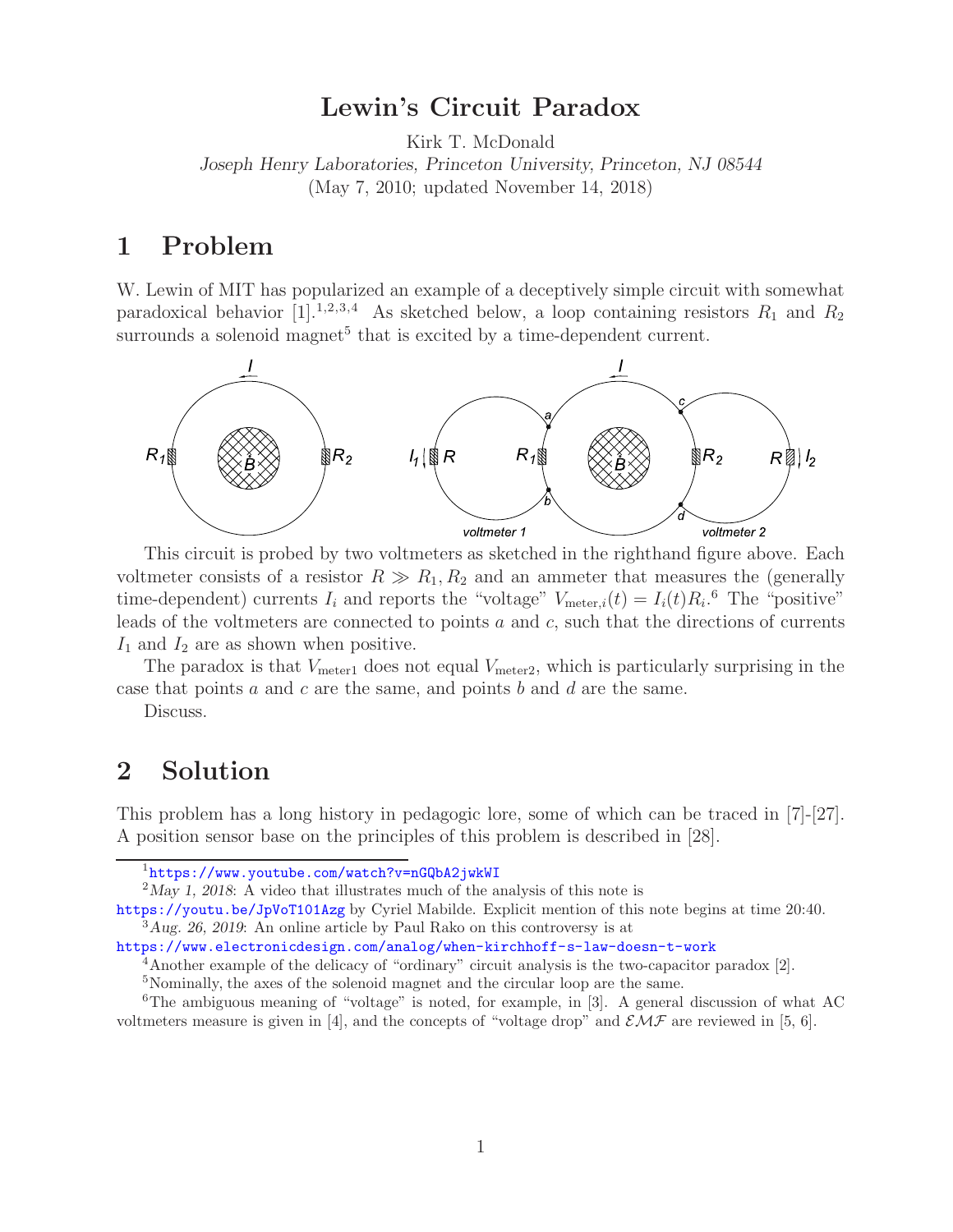### **2.1 Analysis via Kirchhoff 's Circuit Laws**

A circuit diagram for the system is shown below. The solenoid magnet is the primary of a transformer that is excited by a time-dependent current  $I_p$  which is assumed to be known. The loop with resistors  $R_1$  and  $R_2$  is the secondary of the transformer. The (small) self inductance of the secondary is L, and  $M \gg L$  is the mutual inductance between the primary and secondary.

Kirchhoff's circuit (loop) equation [29, 30] was originally only for DC circuits with batteries (of "electromotive force"  $\mathcal{E}$ ) and resistors  $(R)$ , and can be expressed as that the sum of the (scalar) "voltage drops" around any loop is zero. This was extended by Maxwell  $[31, 32, 33]$ <sup>7</sup> to include coupled, time-dependent cicuits, at rest, with capacitors  $(C)$ , coils/inductors  $(L, M)$ , and electric generators  $(AC$  voltage sources  $\mathcal{E})$ ,

$$
0 = \sum_{\text{loop}} \text{voltage drops} = \sum_{i} I_i R_r + \sum_{j} \left( \dot{I}_j L_j + \sum_{k} \dot{I}_k M_{jk} \right) + \sum_{l} Q_l / C_l - \sum_{m} \mathcal{E}_m. \tag{1}
$$

Kirchhoff's (extended) loop equation (1) does not apply to all possible circuits, and gives a poor description of circuits whose size is not small compared to relevant wavelengths, in which effects of radiation and retardation can be important.<sup>8</sup> Examples such as Lewin's in which the self inductance of the entire loop could be important must be treated with care.



Kirchhoff's loop equation for the central (secondary) loop in Lewin's example is,  $9^{\circ}$  for the secondary loop is,

$$
0 = (I - I_1)R_1 + (I + I_2)R_2 + L\dot{I} + M\dot{I}_p.
$$
\n(2)

<sup>7</sup>See also the Appendix below.

<sup>8</sup>For a review of the limitations of Kirchhoff's loop equation, see [5].

<sup>9</sup>Lewin has supplemented his circuit paradox with YouTube videos titled "Kirchhoff's Loop Rule is for the Birds," https://www.youtube.com/watch?v=LzT\_YZ0xCFY, and "Is Kirchhoff's Loop Rule for the Birds?" https://www.youtube.com/watch?v=5be3zpj\_eCY. Since Kirchhoff's loop equation is based on conservation of energy, as reviewed in the Appendix below, many of the statements in these videos are more in the nature of misdirection than explanation.

Lewin has also supplemented his lectures with two notes [34, 35], where is it claimed that Kirchhoff's (2nd) circuit law is that  $\oint_{\text{loop}} \mathbf{E} \cdot d\mathbf{l} = 0$  for any circuit loop, rather than the more standard version, eq. (1), for (coupled) R-L-C circuits. Of course, use of an obsolete version of a "law" can lead to apparent paradoxes.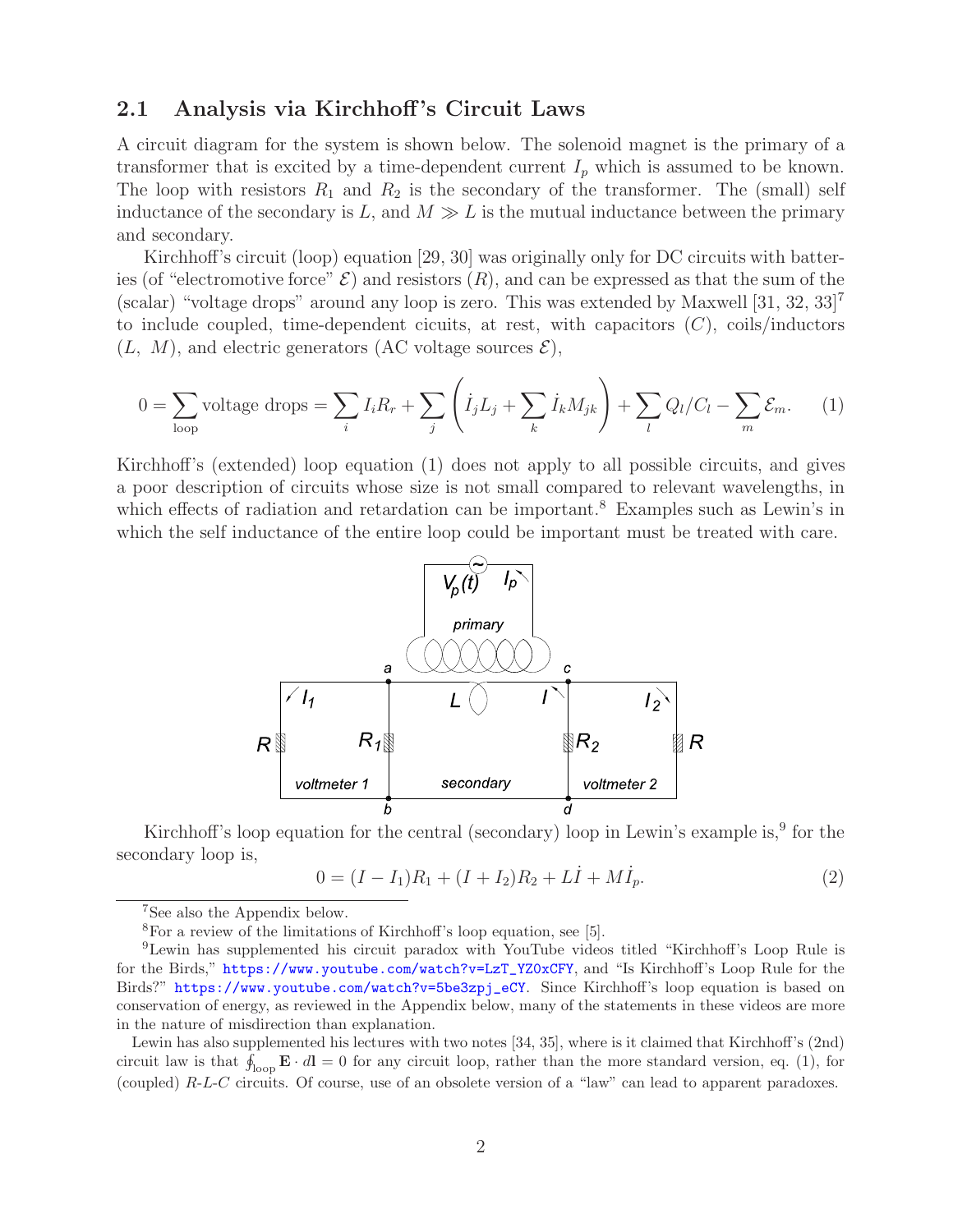An important consideration in Lewin's example (not mentioned by Lewin) is that the term LI is negligible compared to  $M_{p}^{i}$ , *i.e.*, the effect of the self inductance L is small compared to that of the mutual inductance M with the primary circuit, whose current  $I_p$  is large compared to I. We define the  $\mathcal{EMF}$  (electromotive force), <sup>10</sup>

$$
\mathcal{E} = -M\dot{I}_p = -\dot{\Phi}_p,\tag{3}
$$

where  $\Phi_p$  is the magnetic flux from the primary through the secondary loop. Then, eq. (2) can be written as,

$$
\mathcal{E} = (R_1 + R_2)I + R_1I_1 - R_2I_2. \tag{4}
$$

Similarly, Kirchhoff's equations for the voltmeter loops are,

$$
0 = I_1 R + (I_1 - I)R_1 \approx R I_1 - R_1 I,\tag{5}
$$

$$
0 = I_2 R + (I_2 + I) R_2 \approx R I_2 + R_2 I.
$$
\n(6)

Solving the three simultaneous linear equations  $(4)-(6)$  for the currents, we find,

$$
I \approx \frac{\mathcal{E}}{R_1 + R_2}, \qquad I_1 \approx \mathcal{E} \frac{R_1}{R(R_1 + R_2)}, \qquad I_2 \approx -\mathcal{E} \frac{R_2}{R(R_1 + R_2)}, \tag{7}
$$

in the (good) approximations that  $R_1, R_2 \ll R$ ,  $I_1, I_2 \ll I$ . The meter readings are therefore,

$$
V_{\text{meter1}} = I_1 R \approx \mathcal{E} \frac{R_1}{R_1 + R_2}, \qquad V_{\text{meter2}} = I_2 R \approx -\mathcal{E} \frac{R_2}{R_1 + R_2}.
$$
 (8)

which have opposite signs, and obey  $|V_{\text{meter1}}| + |V_{\text{meter2}}| = \mathcal{E}$ .

The meter readings do not depend on the locations of points  $a, b, c$  and  $d$ , so long as a and c are both between resistors  $R_1$  and  $R_2$  on the upper wire between them, and b and d are both between resistors  $R_1$  and  $R_2$  on the lower wire between them, and the leads are connected in the sense of the figure on the left below (from  $[17]$ ).<sup>11</sup>



These results were validated by experiment during Lewin's lecture demonstration.

<sup>&</sup>lt;sup>10</sup>The  $\mathcal{EMF}(3)$  is time dependent in general, although in some demonstrations it is nearly constant for a short time.

 $11$ If the solenoid is "short", the voltmeter loops can intercept the return magnetic flux which affects the voltmeter readings. As indicated in the video cited in footnote 2, this issue can be avoided by minimizing the area of the voltmeter loops.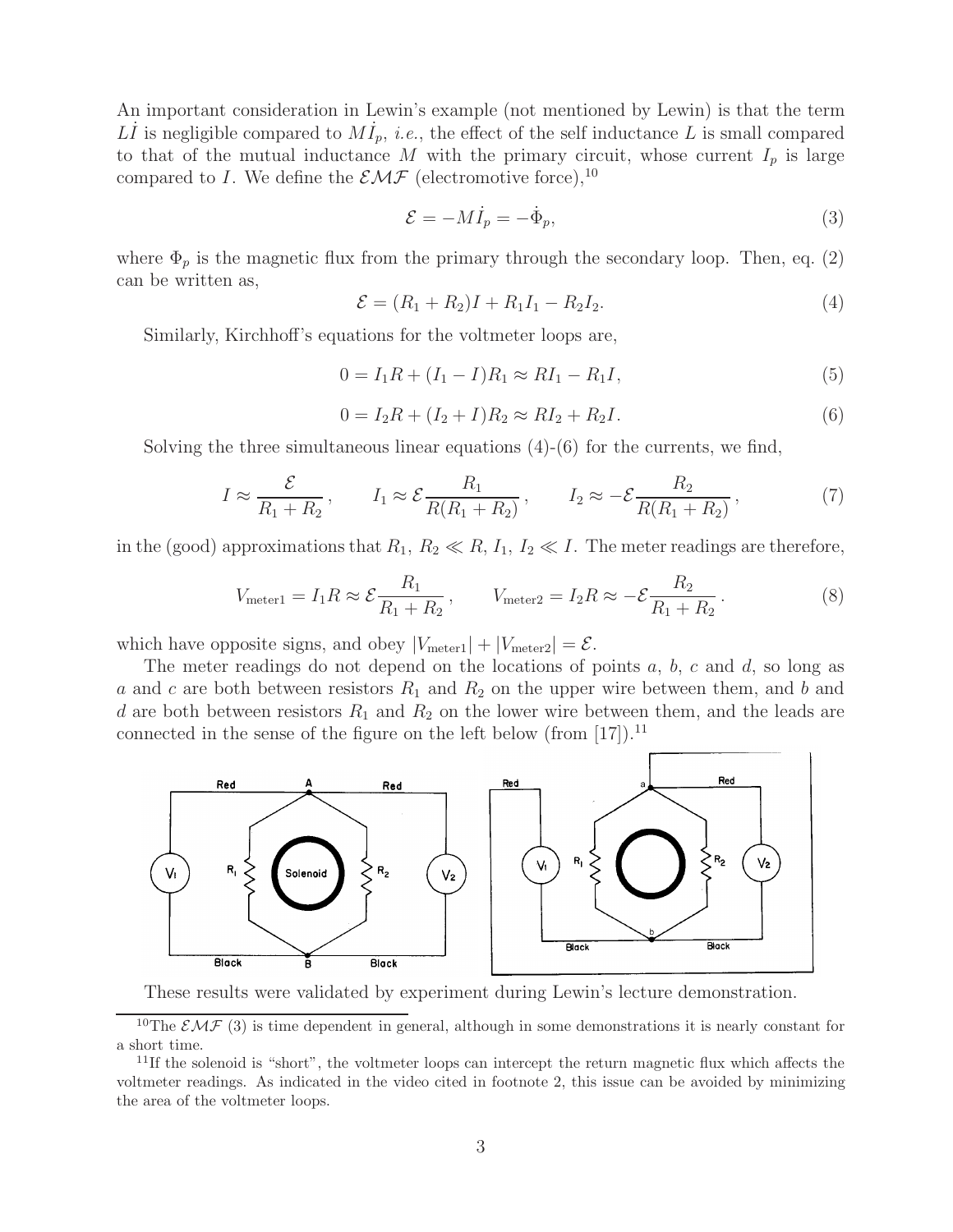However, if both meters were outside the secondary loop and their leads both attached to that loop from its "right" side as shown in the figure on the right above, both meters would read  $-\mathcal{E}R_2/R_1 + R_2$ , while if all leads were attached from the "left" side they would both read  $\mathcal{E}R_1/R_1 + R_2$ .

#### **2.1.1 Which Way Does Current**  $I_1$  Go Around the Secondary Loop?

In the preceding analysis we tacitly assumed that the current  $I_1$  flows only on the left side of the secondary loop between points  $a$  and  $b$ , as shown on the left in the figure below.

But it could be that the current flowed on the right side of the secondary loop, as shown on the right in the figure below. In this case Kirchhoff's law for the secondary loop is,

$$
\mathcal{E} = IR_1 + (I + I_1)R_2 \approx (R_1 + R_2)I, \tag{9}
$$

while Kirchhoff's law for the voltmeter loop is,

$$
\mathcal{E} = I_1 R + (I_1 + I) R_2 \approx R I_1 + R_2 I,\tag{10}
$$

noting that now all the magnetic flux in the solenoid is linked by the voltmeter loop. Solving eqs.  $(9)-(10)$  for the currents we find,

$$
I = \frac{\mathcal{E}}{R_1 + R_2}, \qquad I_1 = \mathcal{E} \frac{R_1}{R(R_1 + R_2)}, \tag{11}
$$

as found in eq. (7) assuming that current  $I_1$  flowed on the left side of the secondary loop.



Hence, the value of the current  $I_1$  does not depend on whether it flowed on the left or on the right side of the secondary loop, and the circuit analysis based on Kirchhoff's law cannot determine the partitioning of current  $I_1$  between the left and right sides.

However, the amount of heat dissipated in resistors  $R_1$  and  $R_2$  depends on the partitioning of current  $I_1$  between them. We suppose that the partition minimizes the heat dissipation.<sup>12</sup> Defining f to be the fraction of current  $I_1$  that passes through resistor  $R_1$ , the power dissipated in the two resistors is,

$$
P = (I - fI_1)^2 R_1 + [I + (1 - f)I_1]^2 R_2 = P_0 - 2fII_1 (R_1 + R_2) - 2fI_1^2 R_2 + f^2 I_1^2 (R_1 + R_2), \tag{12}
$$

where  $P_0 = I^2(R_1 + R_2)$  is independent of f. On minimizing the power P we find that,

$$
f = \frac{I}{I_1} + \frac{R_2}{R_1 + R_2} \gg 1.
$$
\n(13)

Since f cannot be larger than 1, we infer that  $f = 1$ , and all the current  $I_1$  flows through resistor  $R_1$  as initially assumed.

<sup>&</sup>lt;sup>12</sup>Here, we follow Heaviside, p. 303 of [36].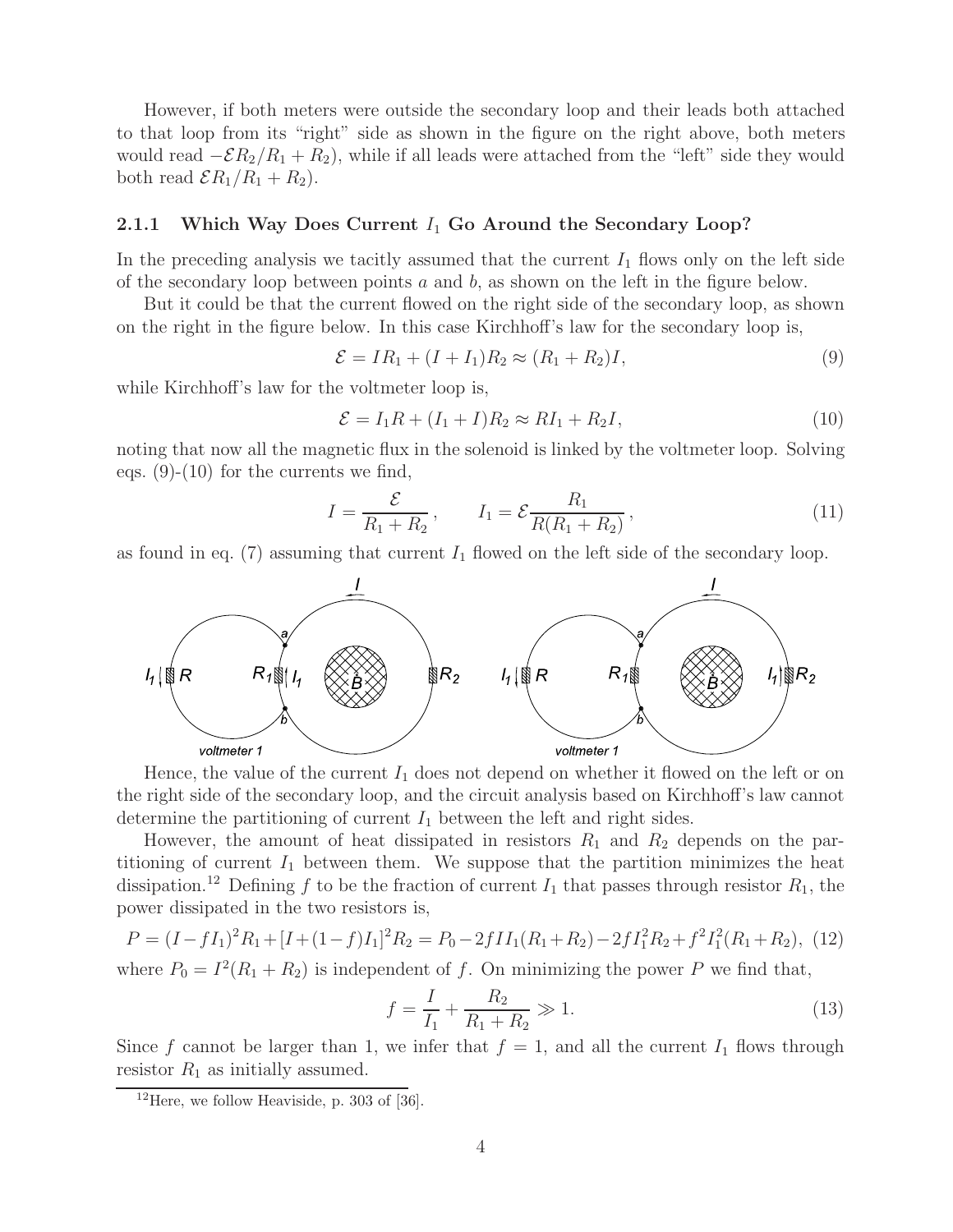#### **2.1.2 The Voltmeter Leads Pass Through the Interior of the Secondary Loop**

Suppose the voltmeter leads cross the interior of the secondary loop, such that a fraction f of the magnetic flux of the solenoid passes through the voltmeter loop, as shown in the sketches below.

As discussed in sec. 2.1.1, it suffices to suppose that all of current  $I_1$  passes through resistor  $R_1$ . Then, Kirchhoff's law for the secondary loop is,

$$
\mathcal{E} = (I - I_1)R_1 + IR_2 = I(R_1 + R_2)I + I_1R_1 \approx I(R_1 + R_2),\tag{14}
$$

while Kirchhoff's law for the voltmeter loop is,

$$
- f\mathcal{E} = I_1 R + (I_1 - I)R_1 \approx I_1 R - I R_1,
$$
\n(15)

noting that the sense of current  $I_1$  is opposite to that of current I, such that the  $\mathcal{EMF}$ which drives the voltmeter loop is  $-f\mathcal{E}$ . Solving eqs. (14)-(15) for the currents we find,

$$
I = \frac{\mathcal{E}}{R_1 + R_2}, \qquad I_1 = \mathcal{E} \frac{R_1 - f(R_1 + R_2)}{R(R_1 + R_2)}.
$$
 (16)

 $(1-f)M$ 

secondary

 $\mathbb{R}\mathsf{R}_2$ 



The limiting cases for the current  $I_1$  are,

$$
I_1(f=0) = \mathcal{E} \frac{R_1}{R(R_1 + R_2)}, \qquad I_1(f=1) = -\mathcal{E} \frac{R_2}{R(R_1 + R_2)}, \qquad (17)
$$

which correspond to the previous results, eq. (7), for the voltmeter on the "left" and on the "right", respectively. Thus, there is a continuum of possible readings of the voltmeter between the "left" and "right" readings, depending on the routing of the voltmeter leads.

## **2.2 Scalar and Vector Potentials**<sup>13</sup>

The fact that the two meters give different readings when  $a = c$  and  $b = d$  (in sec. 2.1) indicates that the meter readings are not simply proportional to the electric scalar potential V at those points, as would be the case for a DC circuit.

In DC circuit analysis, ideal conductors (such as we have tacitly assumed all wires in the system to be) are equipotentials. However, in time-dependent circuit analysis the proper

<sup>&</sup>lt;sup>13</sup>The author thanks Trevor Kearney for comments on this section.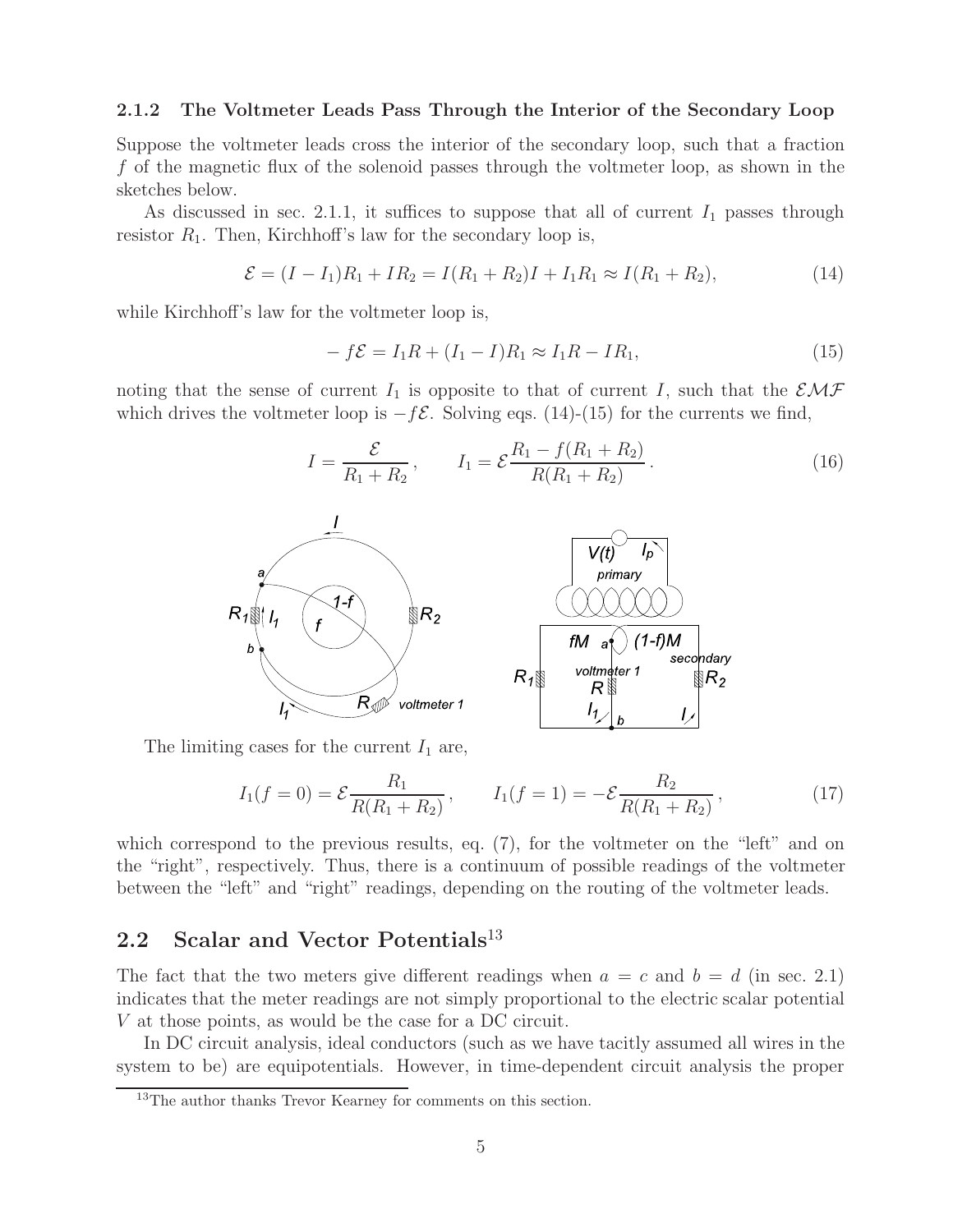assumption is that the electric field tangential to the wires is zero (in the limit of perfectly conducting wires).

In time-dependent situations, such as the present example, the electric field **E** is related to both the scalar potential V as well as to the vector potential **A** according to,<sup>14</sup>

$$
\mathbf{E} = -\nabla V - \frac{\partial \mathbf{A}}{\partial t} \equiv \mathbf{E}_V + \mathbf{E}_{\mathbf{A}}.
$$
 (18)

Supposing that the secondary loop is circular, with radius r, its tangential component  $E_{\phi}$  is given by,

$$
E_{\phi} = -\frac{1}{r} \frac{\partial V}{\partial \phi} - \frac{\partial A_{\phi}}{\partial t} = E_{V,\phi} + E_{\mathbf{A},\phi}.
$$
 (19)

Since  $\mathbf{B} = \nabla \times \mathbf{A}$ , we have from Stoke's theorem that  $\oint \mathbf{A} \cdot d\mathbf{l} = \int \mathbf{B} \cdot d\mathbf{A} \mathbf{r} e \mathbf{a} = \Phi_B$ , so the azimuthal component  $A_{\phi}$  if the vector potential is given by,

$$
A_{\phi}(r,t) = \frac{\Phi_p(t)}{2\pi} \begin{cases} \frac{1}{r} & (r > r_B), \\ \frac{r}{r_B^2} & (r < r_B), \end{cases}
$$
 (20)

where the magnetic flux  $\Phi_B$  is approximated as uniform within a cylinder of radius  $r_B$  that is less than the radius of the secondary loop.<sup>15</sup> In the present example the magnetic flux Φ through the secondary loop has contributions from the magnetic fields due to all four currents  $I_p$ , I,  $I_1$  and  $I_2$ . Of these only the contribution  $\Phi_p$  from the primary current  $I_p$  is significant. Thus, the electric field associated with the changing vector potential is,

$$
\mathbf{E}_{\mathbf{A}} = E_{\mathbf{A},\phi} \,\hat{\boldsymbol{\phi}} = -\frac{\partial A_{\phi}}{\partial t} \,\hat{\boldsymbol{\phi}} = -\frac{\dot{\Phi}_{p}}{2\pi r} \,\hat{\boldsymbol{\phi}} = \frac{\mathcal{E}}{2\pi r} \,\hat{\boldsymbol{\phi}}\,,\tag{21}
$$

recalling eq. (3).

We now consider the wire segments in the central loop, of radius  $r_s > r_B$ , inside which  $E_{\phi} = 0$  (in the approximation of perfectly conducting wires). There, eq. (19) tells us that,

$$
\frac{\partial V(r_s, \phi)}{\partial \phi} = -r_s \frac{\partial A_{\phi}}{\partial t} = -\frac{\dot{\Phi}_p}{2\pi} = \frac{\mathcal{E}}{2\pi},\qquad(22)
$$

and so the scalar potential along a wire segment has the form,

$$
V(r_s, \phi) = \mathcal{E} \frac{\phi}{2\pi} + \text{const},\tag{23}
$$

<sup>&</sup>lt;sup>14</sup>In the present example, both V and  $\mathbf{E}_V$  are functions of time, and hence are not (electro)static (unless the magnetic flux  $\Phi_p$  through the primary circuit varies exactly linearly with time).

Of course, we could to set the scalar potential  $V$  to zero everywhere (which is "electrostatic"), as first noted by Gibbs [37, 38, 39].

In this note, we will work in the Coulomb gauge, where  $\nabla \cdot \mathbf{A} = 0$ , and the scalar potential is formally related by  $V(\mathbf{x},t) = \int \rho(\mathbf{x}',t) dVol'/|\mathbf{x}-\mathbf{x}'|$ , which is the instantaneous static potential. Thus, a nonzero scalar potential V requires a nonzero electric charge distribution  $\rho$ , which is often neglected in analysis of circuits without capacitors, as in Lewin's example. However, the surfaces of the conductors do have nonzero electric surface charge [40]-[53], to shape the electric fields inside them, although it is not convenient to deduce this charge density and compute the scalar potential from it.

<sup>&</sup>lt;sup>15</sup>We assume here that the (primary) magnetic flux  $\Phi_B$  is centered on the secondary circuit.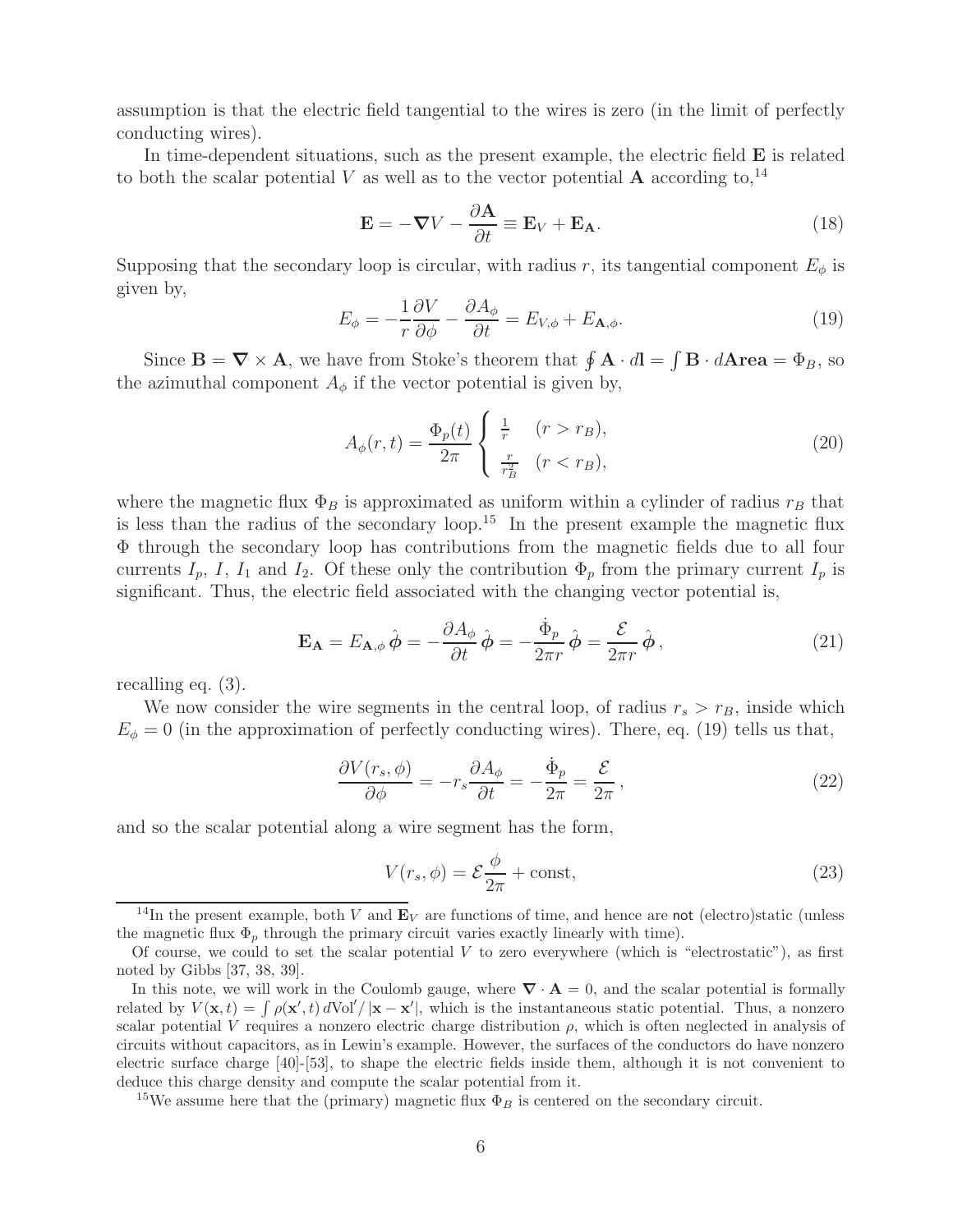where  $\phi$  increases for counterclockwise movement around the loop.

Inside a resistor, the electric field  $\mathbf{E} = \mathbf{E}_V + \mathbf{E}_A$  is related to the current density **J** by Ohm's law,  $\mathbf{J} = \sigma \mathbf{E}$ , where  $\sigma$  is the electrical conductivity. Assuming that the radius of a resistor is small compared to the radius  $r_s$  of the secondary loop, the current density and the electric field are azimuthal, and constant. Since the field **E<sup>A</sup>** is also azimuthal and constant (at a fixed radius r) according to eq. (21), it follows that the field  $\mathbf{E}_V$  is also azimuthal and constant inside a resistor of the secondary loop. The voltage drop<sup>16</sup> across a resistor is therefore of the form  $\Delta V = E_V r_s \alpha$ , where angle  $\alpha$  is azimuthal extent of the resistor.



Resistor *i* has resistance  $R_i = r_s \alpha_i / \sigma_i A_i$ , where  $\alpha_i$  is its azimuthal extent,  $A_i$  is its crosssectional area, and  $\sigma_i$  is its conductivity. The current in each resistor  $R_i$  is I to a good approximation (since  $I \gg I_1$  and  $I_2$ ), so the current density is  $J_i \approx I/A_i$ , and Ohm's law can be written as,

$$
\frac{I}{A_i} \approx J_i = \sigma_i (E_{V,i} + E_{\mathbf{A}}) = \sigma_i \left( \frac{\Delta V_i}{r_s \alpha_i} + \frac{\mathcal{E}}{2\pi r_s} \right), \qquad \frac{Ir_s \alpha_i}{\sigma_i A_i} = IR_i \approx \Delta V_i + \mathcal{E} \frac{\alpha_i}{2\pi}.
$$
 (24)

The magnitudes of the voltage drops across resistors  $R_1$  and  $R_2$  are,

$$
\Delta V_1 \approx IR_1 - \mathcal{E}\frac{\alpha_1}{2\pi} \approx \mathcal{E}\frac{R_1}{R_1 + R_2} - \mathcal{E}\frac{\alpha_1}{2\pi}, \qquad \Delta V_2 \approx IR_2 - \mathcal{E}\frac{\alpha_2}{2\pi} \approx \mathcal{E}\frac{R_2}{R_1 + R_2} - \mathcal{E}\frac{\alpha_2}{2\pi}.
$$
 (25)

The voltage drops (25) equal the meter readings (8) (in magnitude) only if the azimuthal extents  $\alpha_i$  of the resistors are very small.<sup>17</sup>

If we define the scalar potential V to be zero at  $\phi = 0$  which is the azimuth of the "top" of resistor  $R_2$ , as in the figure above, then resistor 1 extends from  $\phi = \phi_1$  to  $\phi_1 + \alpha_1$ , resistor 2 extends from  $\phi_2 = 2\pi - \alpha_2$  to  $2\pi$ , and the scalar potential on the secondary loop is,

$$
V(r_s, 0 < \phi < \phi_1) = \mathcal{E} \frac{\phi}{2\pi}, \qquad (26)
$$

$$
V(r_s, \phi_1 < \phi < \phi_1 + \alpha_1) = \mathcal{E} \frac{\phi_1}{2\pi} - \Delta V_1 \frac{\phi - \phi_1}{\alpha_1} = \mathcal{E} \frac{\phi}{2\pi} - \mathcal{E} \frac{R_1}{R_1 + R_2} \frac{\phi - \phi_1}{\alpha_1}, \quad (27)
$$

$$
V(r_s, \phi_1 + \alpha_1 < \phi < 2\pi - \alpha_2) = \mathcal{E}\frac{\phi_1}{2\pi} - \Delta V_1 + \mathcal{E}\frac{\phi - \phi_1 - \alpha_1}{2\pi} = \mathcal{E}\frac{\phi}{2\pi} - \mathcal{E}\frac{R_1}{R_1 + R_2} \tag{28}
$$

 $16$ In this note we use the term voltage drop to mean the difference in the electric scalar potential V between two points. Calling those points a and b, the voltage drop between them is  $\Delta V = V_a - V_b$ . In Lewin's example, a meter reading,  $V_{\text{meter}}$ , does not equal the voltage drop between the tips of its leads, as will be confirmed below.

<sup>&</sup>lt;sup>17</sup>This was the case in the video linked in footnote 2.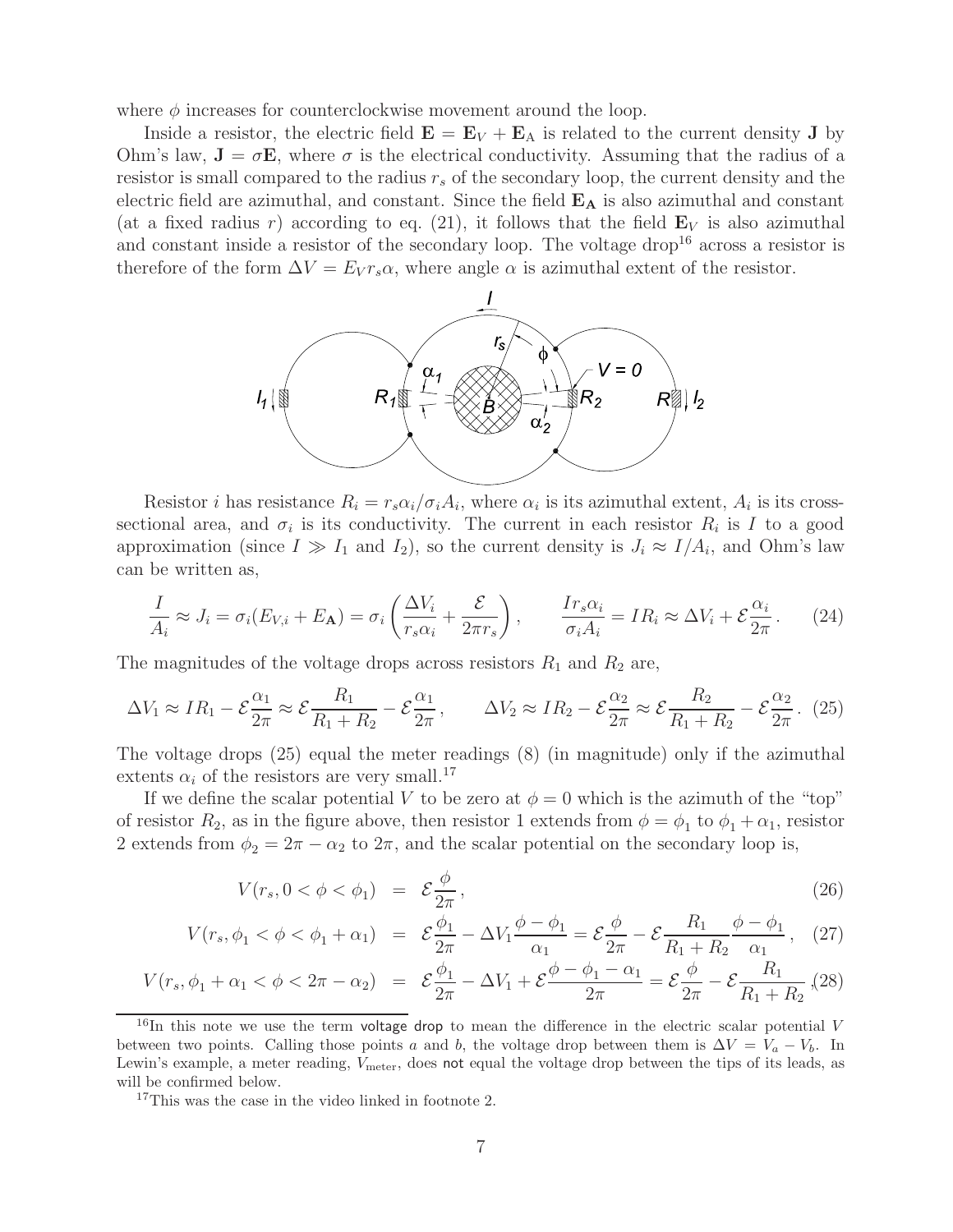$$
V(r_s, 2\pi - \alpha_2 < \phi < 2\pi) = \mathcal{E} \frac{2\pi - \alpha_1 - \alpha_2}{2\pi} - \Delta V_1 - \Delta V_2 \frac{\phi - 2\pi + \alpha_2}{\alpha_2}
$$
  
= 
$$
\mathcal{E} \frac{\phi}{2\pi} - \mathcal{E} \frac{R_1}{R_1 + R_2} - \mathcal{E} \frac{R_2}{R_1 + R_2} \frac{\phi - 2\pi + \alpha_2}{\alpha_2}.
$$
 (29)

The potential at  $\phi = 2\pi$  is

$$
V(r_s, 2\pi) = \mathcal{E} - \mathcal{E} \frac{R_1}{R_1 + R_2} - \mathcal{E} \frac{R_2}{R_1 + R_2} = 0,
$$
\n(30)

as expected.

Finally, the voltage drops between the points where the voltmeters are attached to the central, secondary loop are, using eqs. (26) and (28),

$$
V_a - V_b \approx \mathcal{E} \frac{\phi_a}{2\pi} - \mathcal{E} \frac{\phi_b}{2\pi} + \mathcal{E} \frac{R_1}{R_1 + R_2} = -\mathcal{E} \frac{\phi_{ab}}{2\pi} + \mathcal{E} \frac{R_1}{R_1 + R_2},\tag{31}
$$

$$
V_c - V_d \approx \mathcal{E} \frac{\phi_c}{2\pi} - \mathcal{E} \frac{\phi_d}{2\pi} + \mathcal{E} \frac{R_1}{R_1 + R_2} = \mathcal{E} \frac{\phi_{cd}}{2\pi} - \mathcal{E} + \mathcal{E} \frac{R_1}{R_1 + R_2} = \mathcal{E} \frac{\phi_{cd}}{2\pi} - \mathcal{E} \frac{R_2}{R_1 + R_2},
$$
 (32)

in the convention that  $\phi_{ab} = \phi_b - \phi_a$  and  $\phi_{cd} = \phi_c + 2\pi - \phi_d$  are both positive.



Only if the meter leads were connected directly to the ends of resistors  $R_1$  and  $R_2$  (as would be good practice), and the resistor have negligible azimuthal extent, would the meter readings (8) equal the voltage differences (differences in the electric scalar potential) between the tips of the leads. $18,19$ 

#### **2.2.1 Secondary Loop of Resistive Wire** (updated May 23, 2022)

In two early statements [9, 10] of the present problem, resistors 1 and 2 were not localized objects. Rather, the secondary loop was made of a single resistive wire of total resistance  $R_0$ . Then, the current I in the loop would be  $\mathcal{E}/R_0$ . In this case, the IR drop between points a and b that subtend angle  $\phi_{ab}$  is  $IR_0 \phi_{ab}/2\pi = \mathcal{E} \phi_{ab}/2\pi$ , which is what a voltmeter would read if connected to points  $a$  and  $b$  (with leads outside the secondary loop).

<sup>&</sup>lt;sup>18</sup>If the meter leads cross the region of magnetic flux from the solenoid, intercepting fraction  $f$  of that flux as in sec. 2.1.2, there is always a set of points  $\{a, b\}$  such that the meter reading equals  $V_a - V_b$ . In particular, if  $f = 1/2$  the desired points are halfway between the two resistors, as noted in [16]. However, in these cases the meter leads cannot be short.

<sup>&</sup>lt;sup>19</sup>For additional examples of the relation of voltmeter readings to the scalar and vector potentials in time-varying situations, see [4].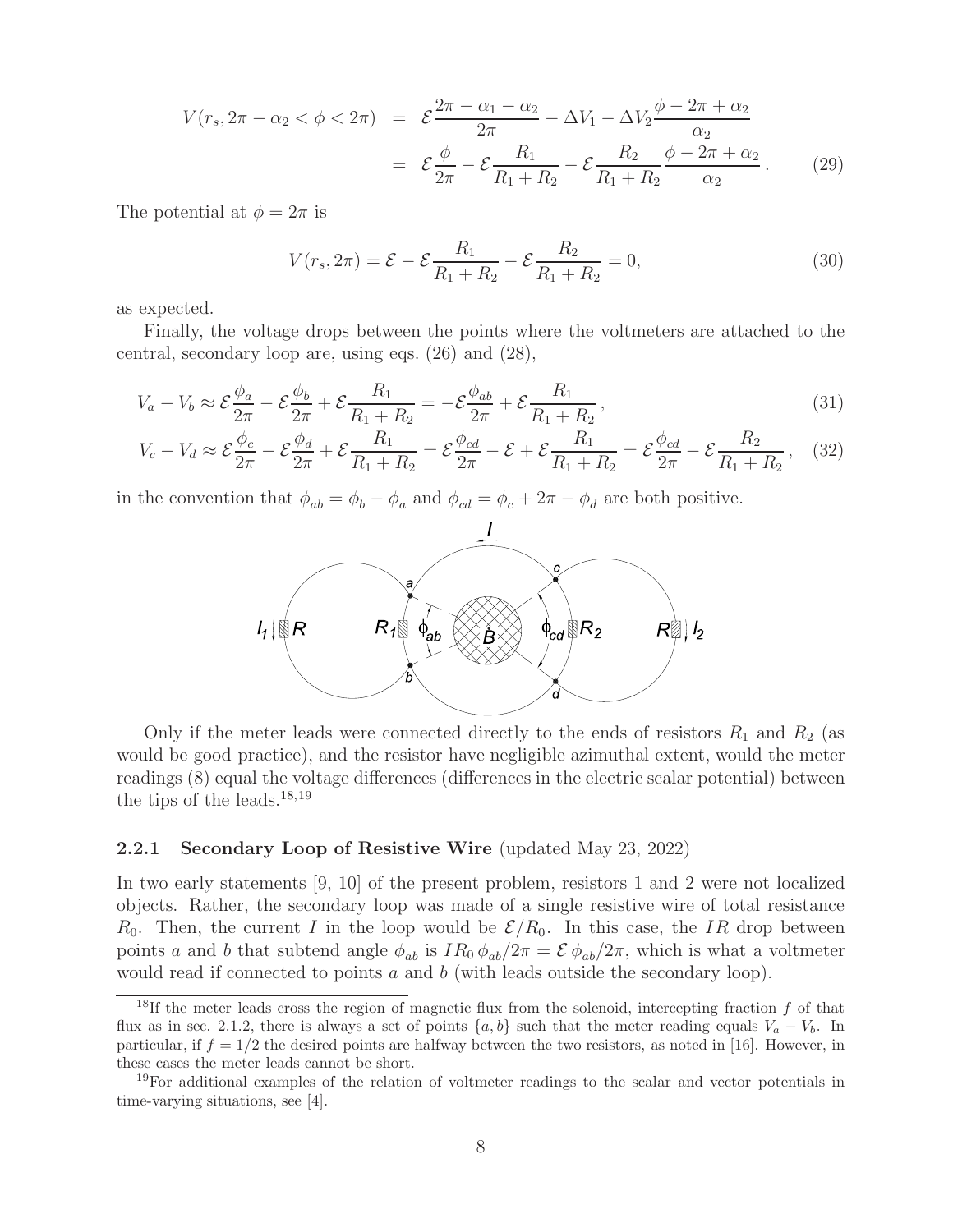However, in this case the scalar potential V is zero (in the Coulomb gauge).<sup>20</sup> That is, the electric field inside (and outside) the resistive wire is entirely associated with the vector potential, and is entirely azimuthal,  $\mathbf{E} = -(\partial A_{\phi}/\partial t)\hat{\phi}$ . In this special case, no surface charge is needed on the wire to shape the electric field inside it. $^{21}$ 

#### **2.2.2 On the "Reality" of the Vector Potential**

The example of a long solenoid (or toroid) with "zero" magnetic field, but nonzero vector potential, outside the coil, is often used to argue that the vector potential (or at least differences in the vector potential) should be considered as "real" (*i.e.*, having measurable effect). The best known of the arguments is the quantum example of Aharonov and Bohm [54], although this independently restates an earlier argument by Ehrenberg and Siday [55]. A related argument for classical electrodynamics has been given by Konopinski [56]; see also  $[57, 58]$ .

The classical argument is weaker, being that the electric field outside the solenoid with a time-varying current is due to the magnetic field inside the solenoid according to Faraday's law, but the magnetic field is "zero" outside the solenoid, so this effect appears to be action at a distance. Since field theory was developed with the goal of eliminating action at a distance, it seems that the "local" result,

$$
\mathbf{E}_{\text{induced}} = -\frac{\partial \mathbf{A}}{\partial t},\tag{33}
$$

implies that we should consider the vector potential to be "real". However, as noted by Lodge in 1889 [7], the magnetic field outside the solenoid is not strictly zero, and we can argue that the weak time-varying magnetic field outside the solenoid "creates" the induced electric field there. $^{22}$ 

The quantum argument seems stronger, in that even for a static magnetic field in the solenoid, there is a detectable effect on the trajectories of electrons that pass outside the solenoid [54, 55]. Independent of the skepticism expressed in articles such as [61], the author notes that the supposedly "real" vector potential in the examples of Lewin, and of Aharonov and Bohm, is the gauge-invariant rotational part of the vector potential,  $23$  which is the total vector potential in the Coulomb gauge.<sup>24</sup> This vector potential includes terms that depend on the instantaneous current distribution throughout the Universe, *i.e.*, it incorporates action at a distance. The author's attitude is that any quantity which involves action at a distance is not physically "real",<sup>25</sup> and hence even the "gauge-invariant" part of the vector potential

<sup>&</sup>lt;sup>20</sup>To use eqs. (27) and (29) for a resistive wire, set  $R_1 = R_2 = R_0/2$ ,  $\alpha_1 = \pi = \alpha_2$ ,  $\phi_1 = 0$  and  $\phi_2 = \pi$ . Then,  $\Delta V_1 = 0 = \Delta V_2$  from eq. (25), and both eqs. (27) and (29) give  $V(\phi) = 0$  (while eqs. (26) and (28) do not apply to a resistive wire loop).

 $21$ These points were made somewhat obliquely in [9], where it was also noted that they do not hold if the time-dependent magnetic flux  $\Phi_p$  is off-center with respect to the resistive wire loop.

 $^{22}$ In greater detail, weak radiation fields exist outside a time-varying solenoid (and toroid), which must be considered in a full classical description. See, for example, [57, 59, 60].

 $23$ See, for example, sec. 2.1 of  $[62]$ .

<sup>24</sup>Strictly, the irrotational part of the vector potential is not unique, being subject to so-called restricted gauge transformations. See p. 4 of [62].

<sup>&</sup>lt;sup>25</sup>The wave function of nonrelativistic quantum mechanics is such a quantity, and thus not "real" in the author's view.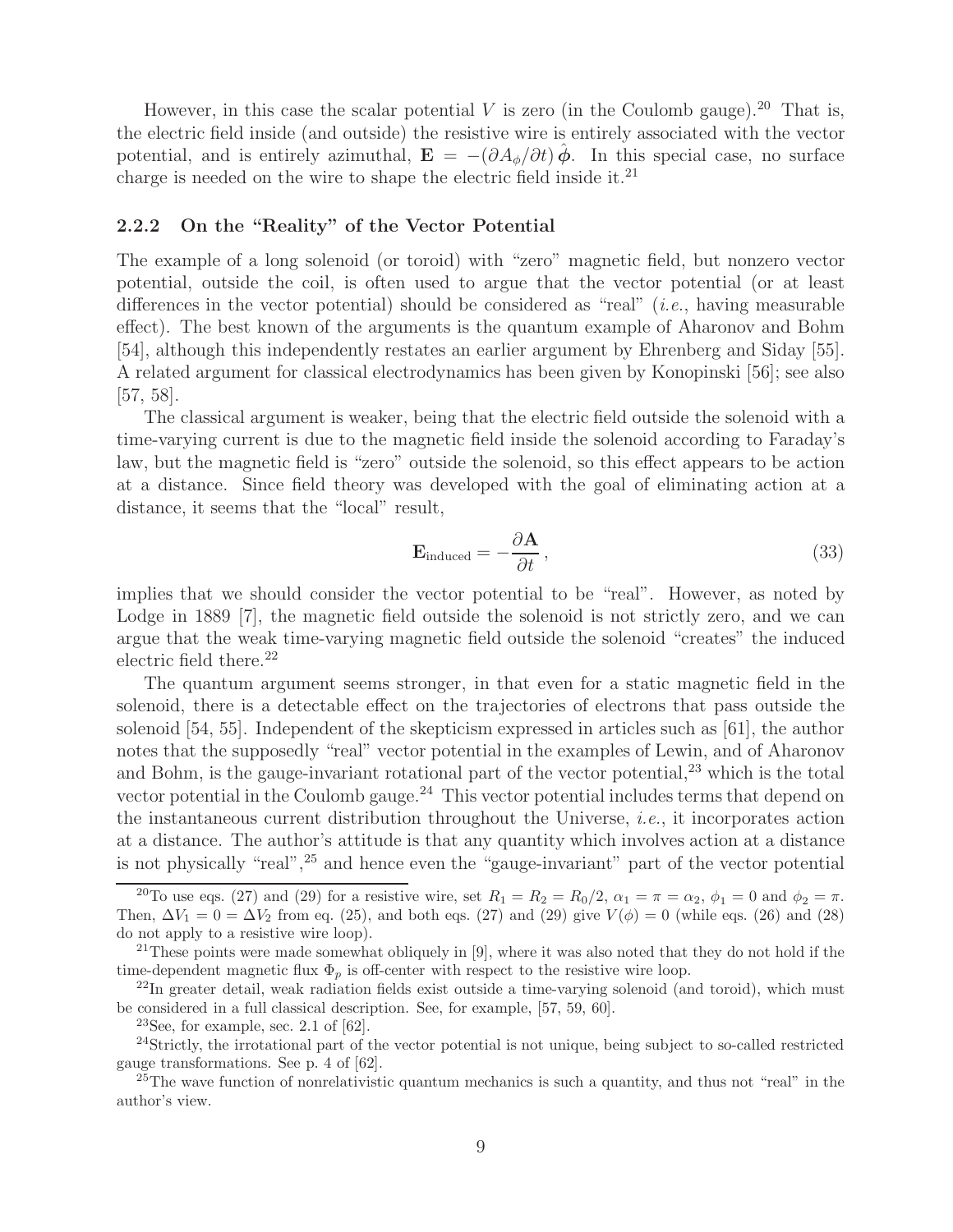should not be regarded as "real".<sup>26</sup>

### **2.3 Comments**

Suppose a voltmeter were connected to two points on the upper wire between resistors 1 and 2, as shown in the sketch below. The voltmeter loop is not coupled to the solenoid, so there is no (or extremely little)  $\mathcal{EMF}$  induced in this loop, and hence  $I_1 = 0$ , and the meter reading would be  $V_{\text{meter}} = 0$ .



However, the difference between the scalar potential at points a and b is, recalling eq.  $(23)$ ,

$$
V_a - V_b \approx \mathcal{E} \frac{\phi_{ab}}{2\pi},\qquad(34)
$$

where  $\phi_{ab}$  is the azimuthal angle between the two points. While the meter does not read the difference in the scalar potential between the tips of its leads, the result  $V_{\text{meter}} = 0$  is appealing in that we might na¨ıvely expect the "voltage drop" to be zero between points along a good/perfect conductor.

This leads some people to argue that the term "voltage drop" should not be defined as the (unique) difference in the scalar potential  $V$  between two points (as done in this note), but rather this term should have only the operational meaning as the value measured by a voltmeter when connected to those two points. While possibly appealing in examples such as the present, this usage renders the concept of "voltage drop" to be more a property of the voltmeter (and the routing of its leads) than of the circuit it probes. See [4] for further discussion.

In the present example,

$$
V_{\text{meter}} = \int_{a}^{b} \mathbf{E} \cdot d\mathbf{l}_{\text{leads}} = -\int_{a}^{b} \mathbf{E} \cdot d\mathbf{l}_{\text{loop containing } R_{1} \text{ and } R_{2}}.
$$
 (35)

While some people designate the integral  $\int_a^b \mathbf{E} \cdot d\mathbf{l}$  as a "voltage drop", we advocate calling this the  $\mathcal{EMF}$  between points a and b, and that the "voltage drop" between points a and b be reserved to mean simply  $V_a - V_b$ , the difference in the scalar potential between the two points [64].

<sup>&</sup>lt;sup>26</sup>The Aharonov-Bohm effect involves action at a distance in terms of the vector potential as well as the fields if one uses the Poincaré gauge [63].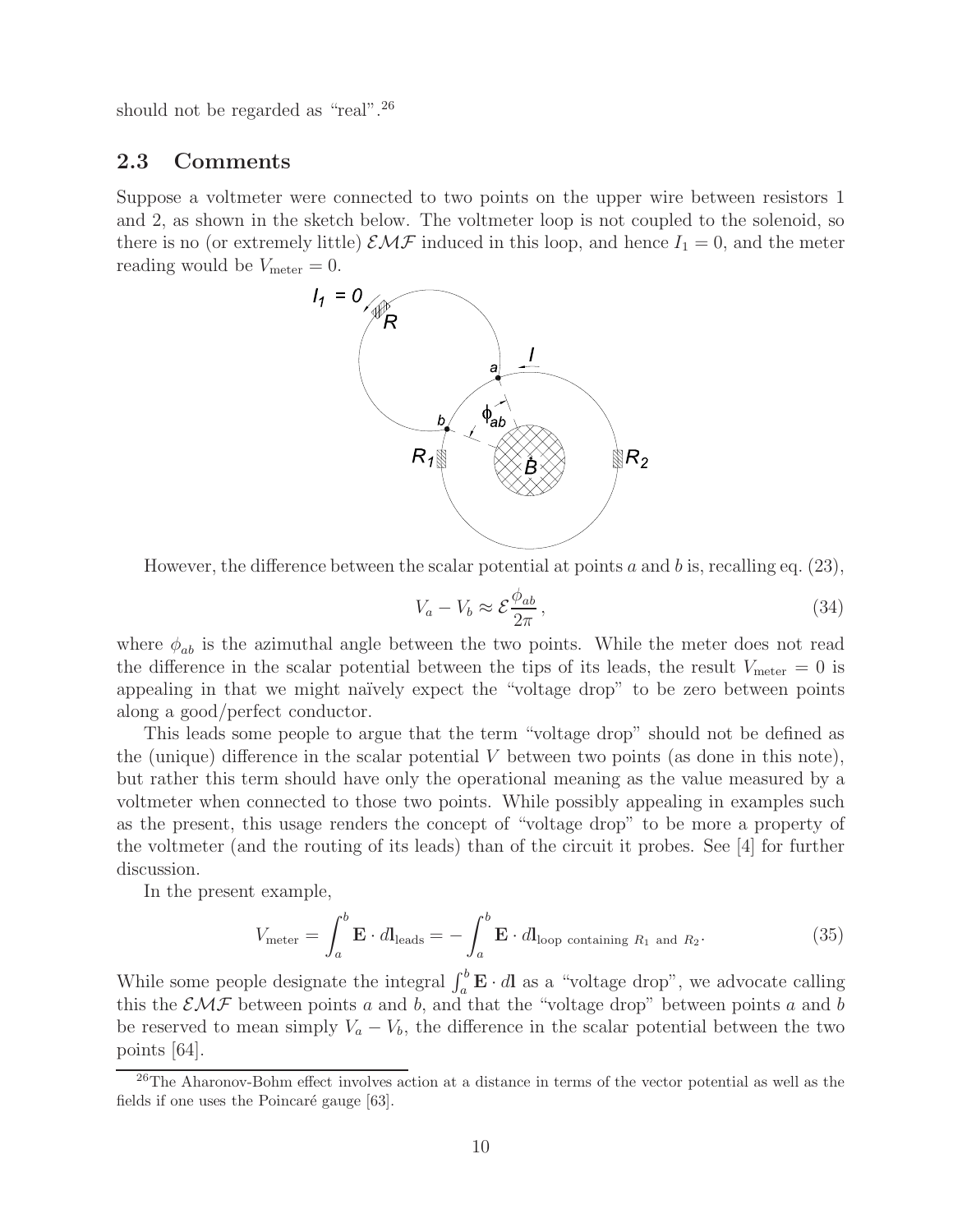# **A Appendix: Kirchhoff 's Circuit Laws**

In 1845, Kirchhoff (age 21) gave his circuit laws [29, 30] for a network of batteries and resistors, as a generalization of Ohm's law (1827) [65] that a circuit consisting of a battery with electromotive force  $\mathcal E$  and electrical resistance R supports and electric current I related by  $\mathcal{E} = IR$ . For example, in a circuit consisting of a single loop with several batteries and several resistors, the circuit (loop) equation is  $\sum \mathcal{E} = I \sum R$ .

Kirchhoff never applied his laws to time-dependent circuits, such as in Lewin's example.27,28

 $^{27}$ In 1857, Kirchhoff published two papers [66, 67] on the motion of electricity in wires, based on Weber's (action-at-a-distance) electrodynamics [68]. The consideration of a single wire by Kirchhoff followed the practice of telegraphy at the time [69]-[73], in which only a single wire appeared to be involved, and the role of the "ground"/"earth" as a return path to "complete the circuit" was not yet recognized, as were neither the capacitance between the wire and "ground" nor the self inductance of the wire + "ground" circuit. The kind of derivation of the "telegrapher's equation" for a two-wire telegraph "line" found in textbooks today, using Kirchhoff's circuit laws, was first given by Heaviside in 1876 [77]. See also the Appendix of [74].

Weber followed Neumann (1845) [75] who had introduced the concept of mutual inductance M of two circuits (but not the self inductance L of a single circuit). For example, the magnetic flux  $\Phi_{12}$  through circuit 1 due to current  $I_2$  in circuit 2 is related by  $\Phi_{12} = M_{12}I_2 = \int \mathbf{B}_2 \cdot d\mathbf{A}$ rea<sub>1</sub> =  $\oint \mathbf{A}_2 \cdot dI_1$ . We would add that the integral form of Faraday's law then tells us that if current  $I_2$  varies with time, a (scalar)  $\mathcal{EMF}$  is induced in circuit 1 related by  $\mathcal{E}_{12} = -\dot{\Phi}_{12} = -M_{12}I_2$ . Since Neumann, Weber and Kirchhoff had no concept of magnetic flux they did not say this, but rather emphasized the (vector) electromotive force (*electromotorische Kraft*) of one current element on another, and that the (scalar)  $\mathcal{EMF}$  on current element 1 due to changes in current element 2 as  $\mathcal{E}_{12} = -k_{12} \dot{I}_2$ , where  $k_{12}$  is a geometric factor. See the top of p. 199 of [66], where the part of W due to  $i' = I_2$  is proportional to  $M_{12}I_2$ .

Rather impressively, Kirchhoff [66] deduced a wave equation for the current and charge on current elements (conductors), finding the wavespeed to be  $c = 1/\sqrt{\epsilon_0 \mu_0}$ , where the constants  $\epsilon_0$  and  $\mu_0$  can be determined from electro- and magnetostatic experiments (Weber and Kohlsrausch (1856) [76]), and the value of c was close to the speed of light as then known. However, as Weber's electrodynamics was based on action-at-a distance, and was not a field theory in the sense of Faraday, Weber and Kirchhoff did not infer that, since electric waves on wire moved at light speed, light must be an electromagnetic phenomenon.

We now consider that electromagnetic waves associated with conductors are almost entirely outside the conductors, and that the wavespeed of surface charge and current densities matches the wave speed in the medium outside the conductor, *i.e.*, c in case of vacuum. Kirchhoff's argument was the first demonstration of the latter result, which holds for waves propagating parallel to the surface of a conductor of "any" shape. In this sense, Kirchhoff did not deduce the "telegrapher's equation" (due to Heaviside (1876) [77]) for transmission lines based on two, parallel conductors, for which the wave speed is  $v = 1/\sqrt{LC}$ , where L and C are the inductance and capacitance per unit length. This behavior is consistent with Kirchhoff's result because of a general (geometrical) "theorem" that  $LC = \epsilon_0 \mu_0 = 1/c^2$  for a one-dimensional transmission line, if dielectric effects can be ignored and the current flows only on the surface of the conductors. See, for example, [78, 79, 80].

In [66], Kirchhoff discussed waves on a straight wire, and a circular wire loop of circumference  $= n\lambda$  (which now finds application as a self-resonant loop antenna, particularly for  $n = 1$ ; see, for example, sec. 2.2.2 of [81]). An ingredient in his analysis was that the electromagnetic potentials V and **A** were subject to the condition  $\nabla \cdot \mathbf{A} = (1/c)\partial V/\partial t$  (in Gaussian units), now known as the Kirchhoff gauge [82], the first-ever use of a gauge condition. *In Maxwell's theory and in the Kirchhoff gauge, the potential* V *can be said to propagate with imaginary velocity,* ic *[82].*

Kirchhoff also gave an analysis [67] for straight wires similar to that of Thomson [83], that the potential (and electric charge density) on a wire of length  $l$  with resistance  $R$  and capacitance  $C$  obeys the diffusion equation  $d^2V/dx^2 = (RC/l^2)dV/dx$  (which does not involve the constant c), when effects of self inductance are ignored.

 $^{28}$ In 1864, Kirchhoff analyzed a series L-R-C circuit [84] without reference to his circuit laws, but including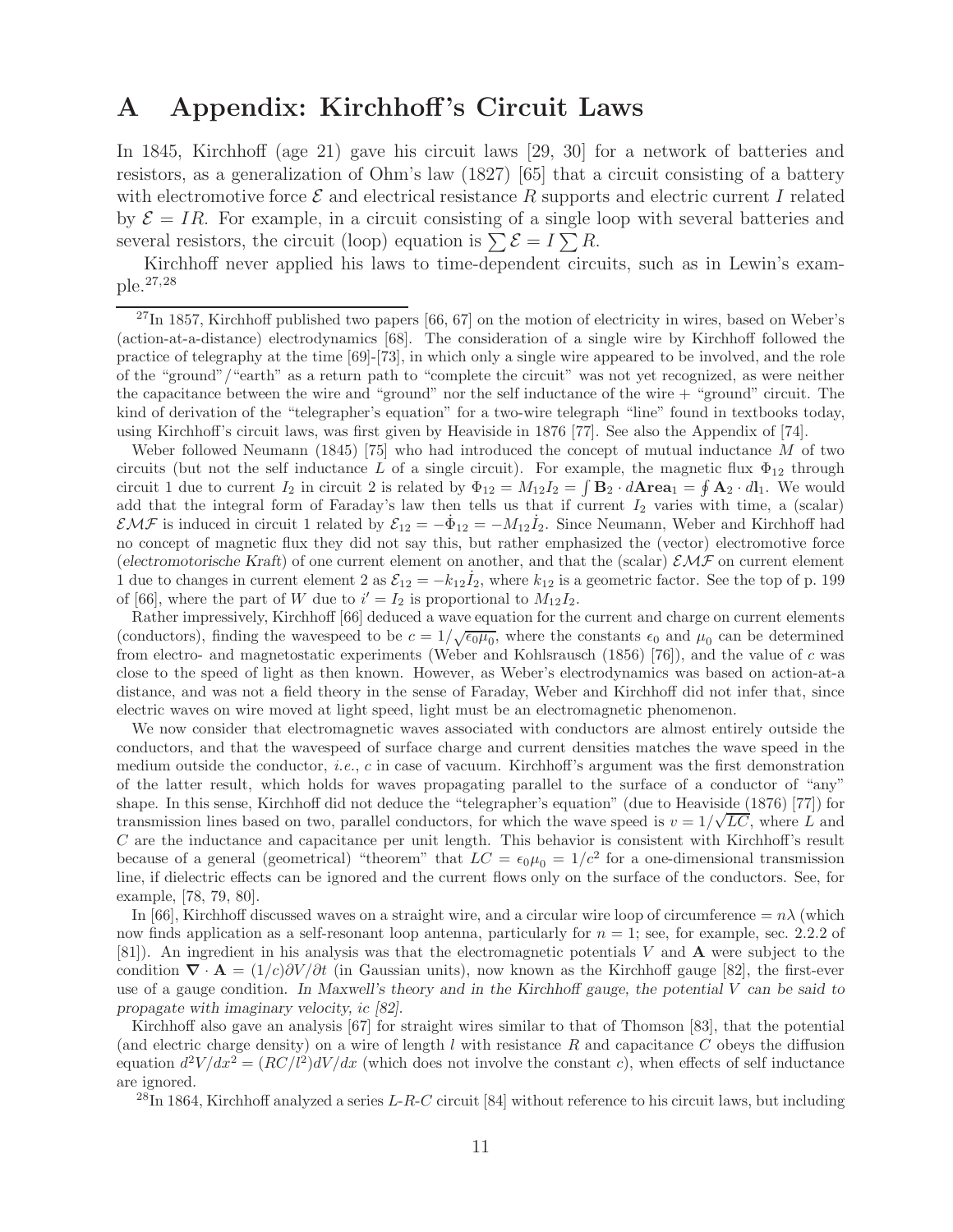## **A.1 Helmholtz**

An early, important development of DC circuit theory was made by Helmholtz in 1853 [85], when he discussed what is now called Thévinin's theorem  $[86]$ , that any complicated but "linear" circuit is equivalent to a single source of electromotive force and a single resistance (or impedance in case of time-dependent circuits,  $29$  which were not considered by either Helmholtz or Thévinin).<sup>30</sup>

Joule (1841) [89] had established that a current I through a resistor R generates heat at the rate  $I^2R$  whether or not I is constant, as an example of conservation of energy.<sup>31</sup>

Joule (1841) [89] had established that a current I through a resistor R generates heat at the rate  $I^2R$  whether or not I is constant, as an example of conservation of energy.<sup>32</sup>

Perhaps the first quantitative study of time-dependent electrical circuits was reported by Weber in 1846, sec. 14 of [68], who measured the characteristic time of the discharge of a capacitor (Leyden jar) through a resistor, without offering any theoretical analysis.

In 1847, Helmholtz, p. 43 of [91], p. 142 of [92], considered the heat generated by the discharge of a capacitor C and argued that the initial (potential) energy of the capacitor was  $Q^2/2C$ , where Q is the charge on one if its electrodes. He also considered the effect of a moving magnet on an electrical circuit, p. 64 of [91], p. 158 of [92], using conservation of energy to deduce a circuit equation, although this is for a phenomenon beyond the scope of Kirchhoff's laws (which apply to circuits "at rest"). Helmholtz did not consider the case of a circuit with self induction at this time.

In 1850, Helmholtz studied the propagation of electrical signals in nerves, modeling this as a resistor and a coil/inductor. When a sharp rise in electric potential was applied to this circuit, the current took a characteristic time to approach its asymptotic value. Helmholtz reported experimental results in [93, 94], and gave perhaps the first-ever time-dependent circuit analysis in [95]. He did not derive a circuit equation, but simply stated a hypothesis (*Voraussetzung*), p. 510 of [95], to be confirmed (or not) by experiment, that Ohm's law would be modified by the presence of the coil to read, Helmholtz' eqs.  $(2)-(3)$ ,

$$
IR = \mathcal{E} - L\frac{dI}{dt}, \qquad I = \frac{\mathcal{E}}{R} \left( 1 - e^{-Rt/L} \right), \qquad (36)
$$

where I is the current, which is zero at time  $t = 0$  when electromotive force  $\mathcal E$  is applied to the circuit that has resistance R and self-inductance  $L^{33}$  The data agreed well with this model, which can be said to provide the first extension of Ohm's law/Kirchhoff's loop equation to a time-dependent circuit.

the  $\mathcal{EMF}$ 's associated with the inductor and capacitor in the manner of present circuit analysis. He cited Thomson's analysis (1853) [99] of this circuit, but did not use Thomson's energy argument (Appendix A.2).  $29$ The term impedance was introduced by Heaviside in 1886 [87].

 $30$ For historical comments on Helmholtz, Thévinin and others, see [88].

<sup>&</sup>lt;sup>31</sup>This followed the much earlier demonstration of the mechanical equivalent of heat by Rumford [90].

<sup>&</sup>lt;sup>32</sup>This followed the much earlier demonstration of the mechanical equivalent of heat by Rumford [90].

<sup>33</sup>Helmholtz called the self inductance the *Potential* P, following Neumann (1845) [75], who invented the notion of self inductance, and apparently was consulted by Helmholtz during these studies. Helmholtz was one of the first to state that a changing current in a loop generates an  $\mathcal{EMF}$  given by  $-L\dot{I}$ , although this result was implicit in Neumann's work [75] (which emphasized induction due to moving circuits more than that by changing currents in circuits at rest). Weber (1846) [68] discussed induction by changing currents in fixed circuits, but with an emphasis on current elements = moving charges.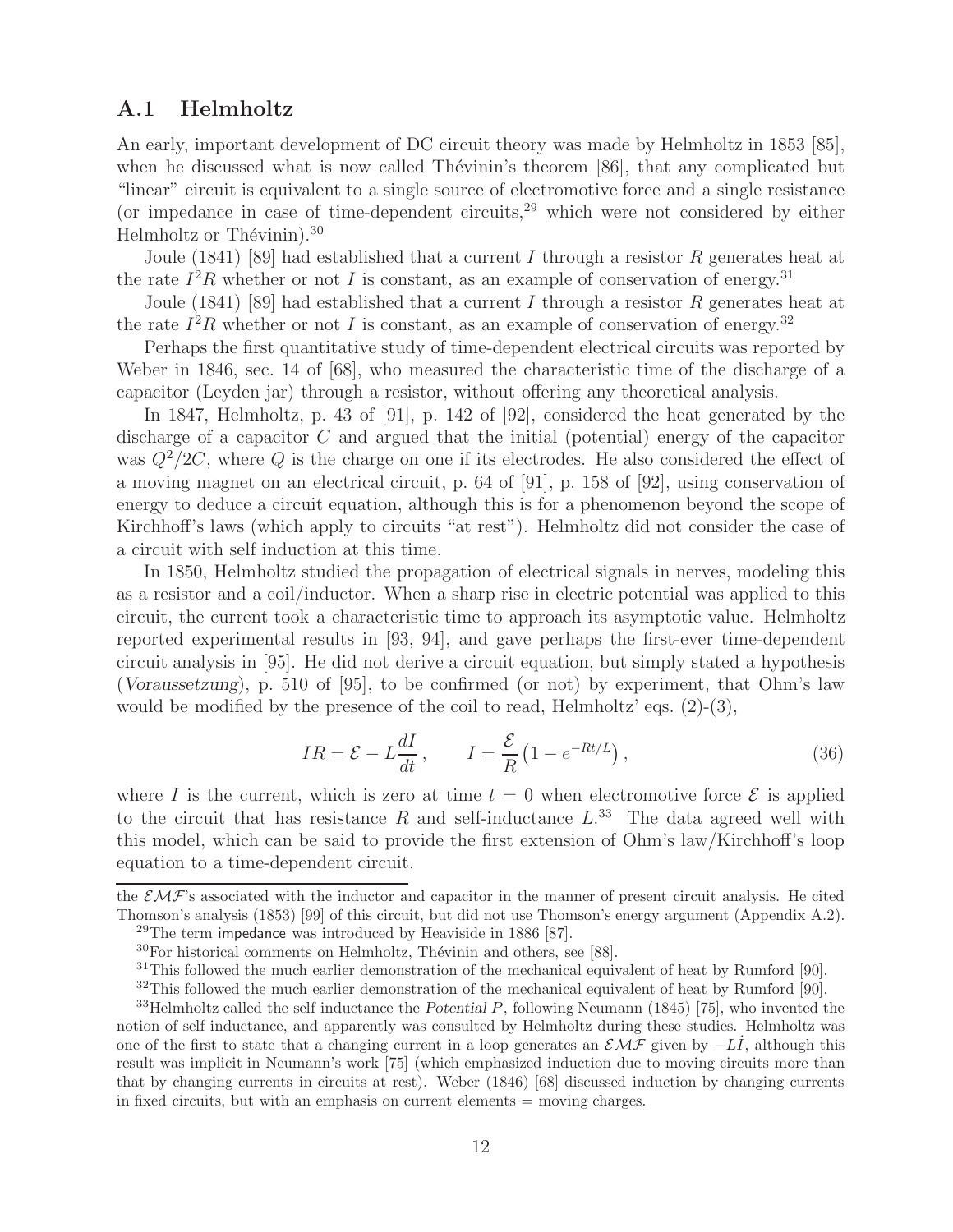### **A.2 Thomson**

In 1848-1853, W. Thomson [96, 97, 98, 99, 100] addressed Weber's experiments [68] on the discharge of a capacitor through a resistor, advocating consideration of conservation of energy.

Thomson argued (1853) [99], following remarks by Faraday [101], that if the circuit carries current I, it is also associated with a kind of "kinetic" energy equal to  $LI^2/2$ , where L is the self inductance of the circuit.<sup>34</sup> Then, as the capacitor discharges, its (potential) energy is transformed into "kinetic" energy plus heat, according to eq. (2) of [99],

$$
-\frac{d}{dt}\frac{Q^2}{2C} = \frac{d}{dt}\frac{LI^2}{2} + I^2R, \qquad I = \frac{dQ}{dt}, \qquad 0 = LI + IR + \frac{Q}{C}.
$$
 (37)

Thomson noted that if the self inductance  $L$  is negligible, the circuit equation becomes,

$$
I = \frac{dQ}{dt} = -RC, \qquad I = I_0 e^{-t/RC}, \qquad (38)
$$

while in general the current exhibits a damped oscillation, with frequency approximately  $1/\sqrt{LC}$  for small R.

### **A.3 Maxwell**

Thomson did not consider the case of an R-L-C circuit with an impressed  $\mathcal{EMF}$  (such as a battery or electric generator), which may have first been done by Maxwell in 1868 [31]. Maxwell actually analyzed a coupled  $R-L-C$  circuit, shown below,  $35$  which was driven by the generator on the left, while P labels the potential difference  $Q/C$  across the capacitor, and p is a resistor (not an inductor).



Maxwell simply stated without justification that the circuit equations are,

$$
P = \frac{Q}{C} = I_y R_p, \qquad C \frac{dP}{dt} = \frac{dQ}{dt} = I_x - I_y, \qquad -\mathcal{E} + I_x R + L \frac{dI_x}{dt} + \frac{Q}{C} = 0,\tag{39}
$$

 $34$ Thomson called the self inductance L the "electrodynamic capacity", denoting this by the symbol A.

 $35$ This may be the first figure in which circuit elements were depicted (somewhat) abstractly, rather than realistically. *At this time, leading French artists were moving from realism to impressionism.*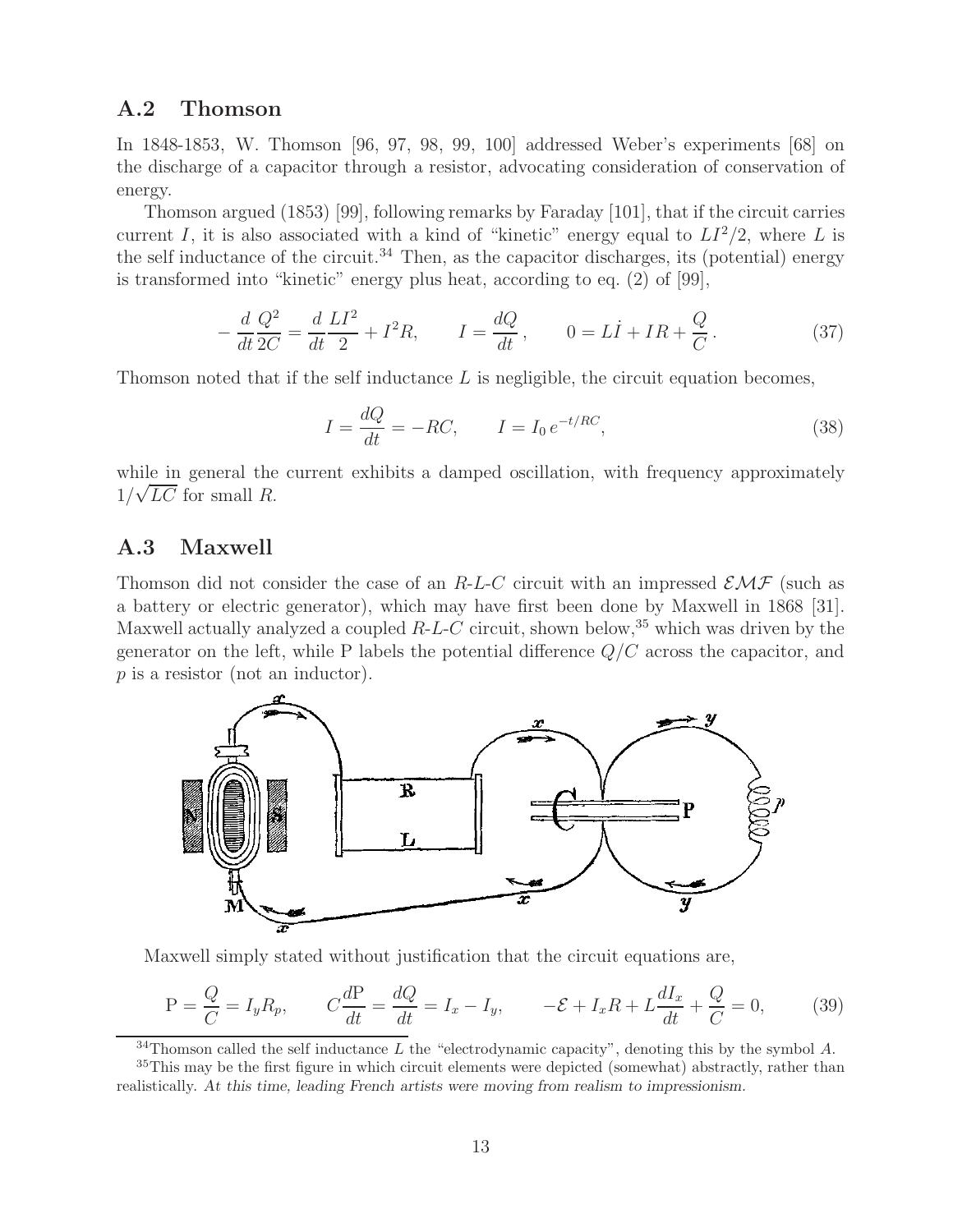where our  $-\mathcal{E}$  is Maxwell's Mn cos nt, the electromotive force of the electromechanical generator. The third of eq. (39) is Kirchhoff's loop equation as we know it today, for the left loop of the above circuit. Since Maxwell was a disciple of Thomson, we infer that Maxwell deduced the loop equation following Thomson's energy method.

Maxwell discussed Kirchhoff's relations for circuits with only batteries and resistors in Art. 282 of his *Treatise* (1873) [32]. He considered an R-C circuit (with no battery) in Art. 355, noting that both of these circuit elements have the same electric potential difference V across them,

$$
V = \frac{Q}{C} = IR, \qquad I = -\frac{dQ}{dt}, \qquad \frac{dQ}{dt} = -\frac{1}{RC}, \qquad Q = Q_0 e^{-t/RC} \qquad \text{(Maxwell)}.
$$
 (40)

where  $Q$  is the charge on one of the electrodes of the capacitor and  $I$  is the current through the resistor. Maxwell's analysis of Art. 355 was not quite the same as would follow from a generalization of Kirchhoff's loop equation to include a capacitor, as that would read,

$$
0 = IR + \frac{Q}{C}, \qquad I = \frac{dQ}{dt}, \qquad \frac{dQ}{dt} = -\frac{Q}{RC}, \qquad Q = Q_0 e^{-t/RC}
$$
 (Kirchhoff). (41)

While the final result is the same, the logic of the two analyses is somewhat different.

Maxwell considered R-L circuits via a Lagrangian (energy) method in Arts. 578-583 of [33] (which suggests that he had also used this method in [31]). This has the advantage of clarifying how the changes in energy associated with the mutual inductances between multiple circuits appear in the various loop equations. Maxwell did not include capacitance in his Lagrangian analysis, but simply added the capacitative  $\mathcal{EMF}, Q/C$ , to the circuit equations in specific examples, including  $R-L-C$  circuits in Arts. 778-779, and an  $R-C$  circuit in Art. 780 (where the analysis was as in our eq. (41)).

Thus, Kirchhoff's laws for R-L-C circuits as still used today appeared in Maxwell's *Treatise*, although not identified there with Kirchhoff.

### **A.4 Applicability of Kirchhoff 's Loop Equations**

The energy methods of Helmholtz, Thomson and Maxwell clarify that the terms in Kirchhoff's loop equations are  $\mathcal{EMF}$ 's, and not necessarily "voltages".

It is common practice to associate the terms of the loop equations with "circuit elements", such as batteries, generators, resistors, capacitors and inductors. While use of Kirchhoff's laws permits computation of the currents, identifying where the associated  $\mathcal{EMF}$ 's are located is not always crisp, and interpreting measurements of currents by "voltmeters" can lead to misinterpretations of the results if one supposes that "voltmeters" measure "voltages".

This issue is particularly acute if some loops have magnetic flux that is not contained in a small coil of the "wire" of that loop. In Lewin's example, the magnetic flux in the primary solenoid may well be within a small coil, but the secondary consists of only a single "turn", so the associated inductive  $\mathcal{EMF}$  is not well localized, but rather is distributed around the entire secondary loop. Then, since inductive  $\mathcal{EMF}$ 's are associated with a vector potential, rather than a scalar potential, it can be misleading to interpret the inductive  $\mathcal{EMF}$  as related to a "voltage".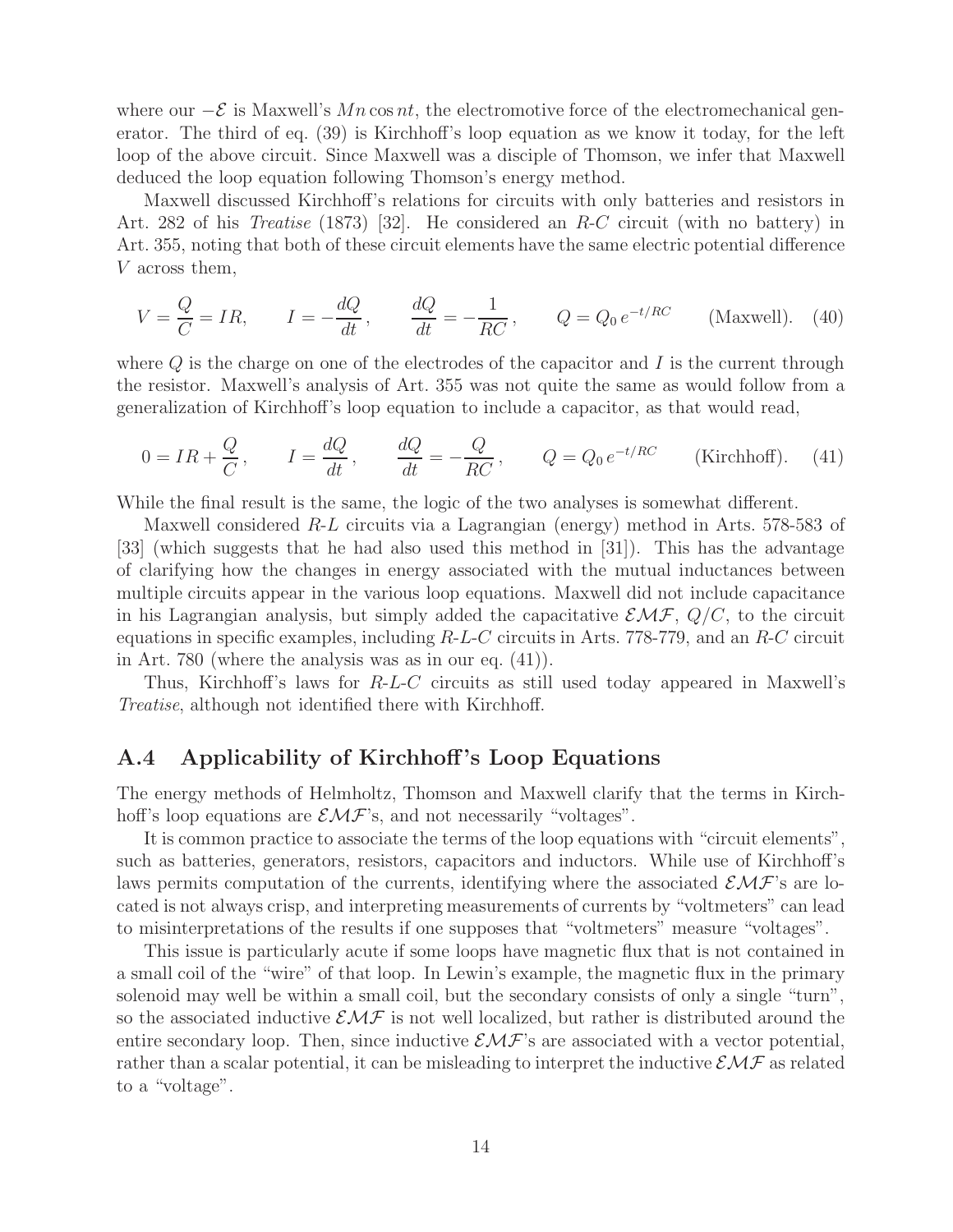As Kirchhoff's loop equation including capacitors and inductors is deduced from considerations of energy conservation, it has rather general application.

However, if the circuit involves energy in other forms than Joule heating, and the "potential" and "kinetic" energies stored in the capacitors and inductors, one must proceed with care. An important case of this type is a circuit (antenna) that emits radiation which travels away from the circuit (called the "waste" by Heaviside [102]).

A tacit assumption of Kirchhoff's equation is that the current is the same in all elements of the circuit if it consists of only a single loop. This is not the case at very high frequencies, where the wavelength is smaller than the size of the circuit.

Even in these cases one can make a Thévinin-equivalent analysis with respect to two terminals, so long as their spacing is small compared to a wavelength. Then, the circuit can still be described as having an effective impedance, which permits use of Kirchhoff's laws. Of course, computation of the effective impedance requires techniques beyond those of Kirchhoff.

Lewin's circuit is within the range of applicability of Kirchhoff's loop equations, which can be used to predict measurements by the "voltmeters" in the experiment. However, this case highlights the fact that "voltmeters" actually measure the current inside them, and interpreting their measurements as being proportional to the "voltage drop" along a segment of the test circuit is not valid, in general.

# **References**

- [1] W. Lewin, *Self Inductance Kirchhoff's 2nd Law Faraday's Law* (April 1, 2002), http://kirkmcd.princeton.edu/examples/EM/lewin\_ph8.02\_040102.pdf
- [2] K.T. McDonald, *A Capacitor Paradox* (July 10, 2002), http://kirkmcd.princeton.edu/examples/twocaps.pdf
- [3] D. Roller, *Misuse of the Names of Physical Units*, Am. J. Phys. **14**, 340 (1946), http://kirkmcd.princeton.edu/examples/EM/roller\_ajp\_14\_340\_46.pdf
- [4] K.T. McDonald, *What Does an AC Voltmeter Measure?* (March 16, 2008), http://kirkmcd.princeton.edu/examples/voltage.pdf
- [5] K.T. McDonald, *Voltage Drop, Potential Difference and* EMF (Sept. 18, 2012), http://kirkmcd.princeton.edu/examples/volt.pdf
- [6] C.J. Papachristou and A.N. Magoulas, *Electromotive Force: A Guide for the Perplexed* (June 6, 2013), https://arxiv.org/abs/1211.6463
- [7] O. Lodge, *On an Electrostatic Field Produced by Varying Magnetic Induction*, Phil. Mag. **27**, 469 (1889), http://kirkmcd.princeton.edu/examples/EM/lodge\_pm\_27\_116\_89.pdf
- [8] J. Slepian, *Energy Flow In Electric Systems the* Vi *Energy-Flow Postulate*, Trans. Am. IEE **61**, 835 (1942), http://kirkmcd.princeton.edu/examples/EM/slepian\_taiee\_61\_835\_42.pdf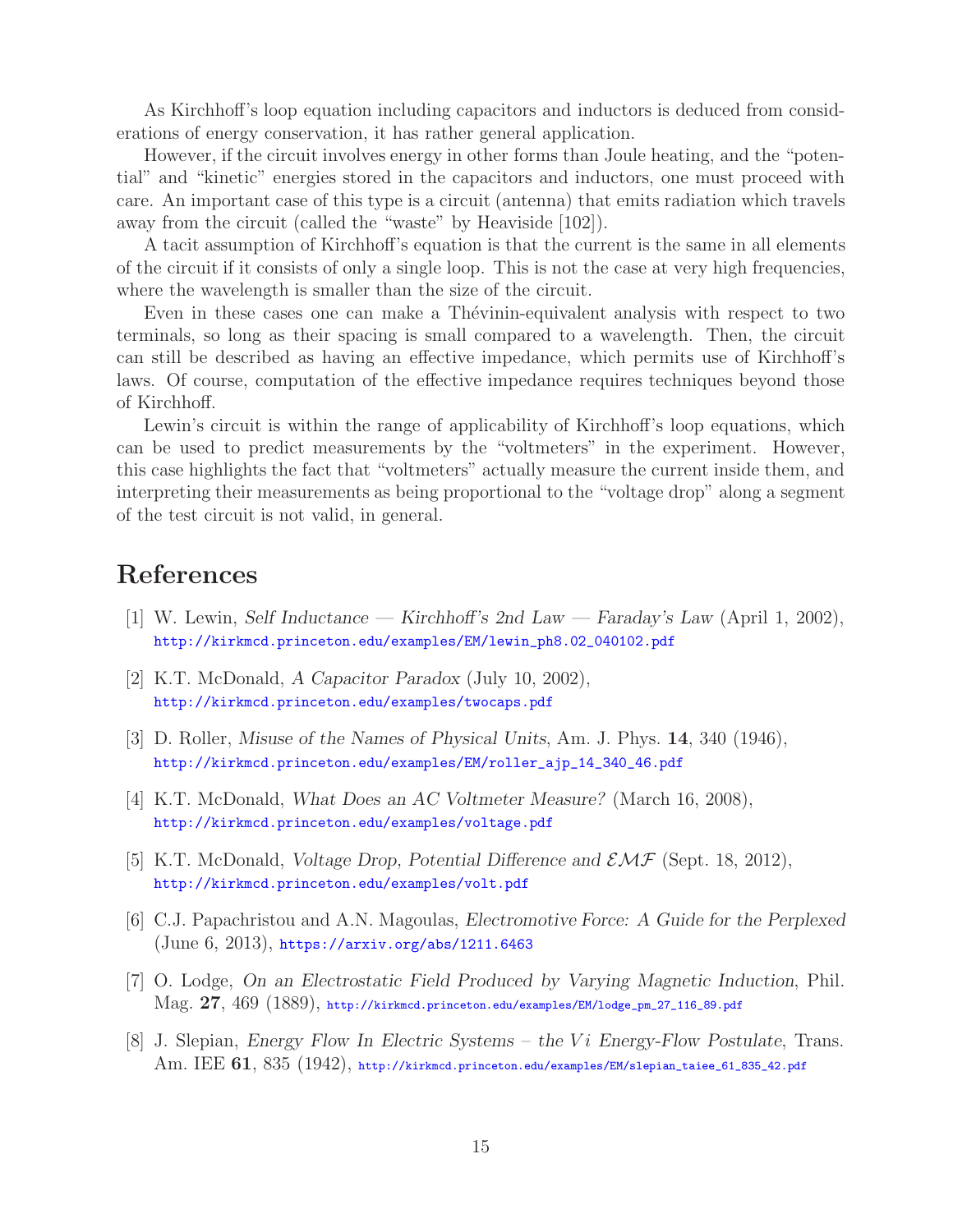- [9] P. Hammond, *P.D. vs. E.M.F.*, Students Quart. J. **30**, 3 (1959), http://kirkmcd.princeton.edu/examples/EM/hammond\_sqj\_30\_3\_59.pdf
- [10] J.W. Buchta, *Electromotive Force and Faraday's Law of Electromagnetic Induction*, Phys. Teacher **1**, 133 (1963), http://kirkmcd.princeton.edu/examples/EM/buchta\_pt\_1\_133\_63.pdf
- [11] M. Philips, *Electromotive Force and the Law of Induction*, Phys. Teacher **1**, 155 (1963), http://kirkmcd.princeton.edu/examples/EM/philips\_pt\_1\_155\_63.pdf
- [12] D.R. Moorcroft, *Faraday's Law Demonstration of a Teaser*, Am. J. Phys. **37**, 221  $(1969)$ , http://kirkmcd.princeton.edu/examples/EM/moorcroft\_ajp\_37\_221\_69.pdf
- [13] D.R. Moorcroft, *Faraday's Law, Potential and Voltage Demonstration of a Teaser*, Am. J. Phys. **38**, 376 (1970), http://kirkmcd.princeton.edu/examples/EM/moorcroft\_ajp\_38\_376\_70.pdf
- [14] A. Shadowitz, *The Electromagnetic Field* (McGraw-Hill, 1975; Dover, 1988), sec. 11-1-6, http://kirkmcd.princeton.edu/examples/EM/shadowitz\_75\_chap11.pdf
- [15] W. Klein, *Discovering Induction*, Am. J. Phys. **49**, 603 (1981), http://kirkmcd.princeton.edu/examples/EM/klein\_ajp\_49\_603\_81.pdf
- [16] F. Reif, *Generalized Ohm's law, potential difference, and voltage measurements*, Am. J. Phys. **50**, 1048 (1982), http://kirkmcd.princeton.edu/examples/EM/reif\_ajp\_50\_1048\_82.pdf
- [17] R.H. Romer, *What do voltmeters measure?: Faraday's law in a multiply connected region*, Am. J. Phys. **50**, 1089 (1982), http://kirkmcd.princeton.edu/examples/EM/romer\_ajp\_50\_1089\_82.pdf
- [18] P.C. Peters, *The role of induced emf's in simple circuits*, Am. J. Phys. **52**, 208 (1983), http://kirkmcd.princeton.edu/examples/EM/peters\_ajp\_52\_208\_83.pdf
- [19] A. Hern´andez, *EMF and potential difference: an illustrative example*, Eur. J. Phys. **5**, 13 (1984), http://kirkmcd.princeton.edu/examples/EM/hernandez\_ejp\_5\_13\_84.pdf
- [20] W. Gough and J.P.G. Richards, **Electro***magnetic or electro***magnetic** *induction?*, Eur. J. Phys. **7**, 195 (1986), http://kirkmcd.princeton.edu/examples/EM/gough\_ejp\_7\_195\_86.pdf
- [21] J. Roche, *Explaining electromagnetic induction: a critical re-examination*, Phys. Ed. **22**, 91 (1987), http://kirkmcd.princeton.edu/examples/EM/roche\_pe\_22\_91\_87.pdf
- [22] S.Y. Mak and K. Young, *Voltage measurements in a loop surrounding a solenoid: Some further"paradoxes" due to stray capacitance*, Am. J. Phys. **56**, 254 (1988), http://kirkmcd.princeton.edu/examples/EM/mak\_ajp\_56\_254\_88.pdf
- [23] D. Goldberg and O. Zik, *Topologically dependent voltage measurement*, Phys. Ed. **26**,  $256$   $(1991)$ , http://kirkmcd.princeton.edu/examples/EM/goldberg\_pe\_26\_256\_91.pdf
- [24] E. Lanzara and R. Zangara, *Potential difference measurements in the presence of a varying magnetic field*, Phys. Ed. **30**, 85 (1995), http://kirkmcd.princeton.edu/examples/EM/lanzara\_pe\_30\_85\_95.pdf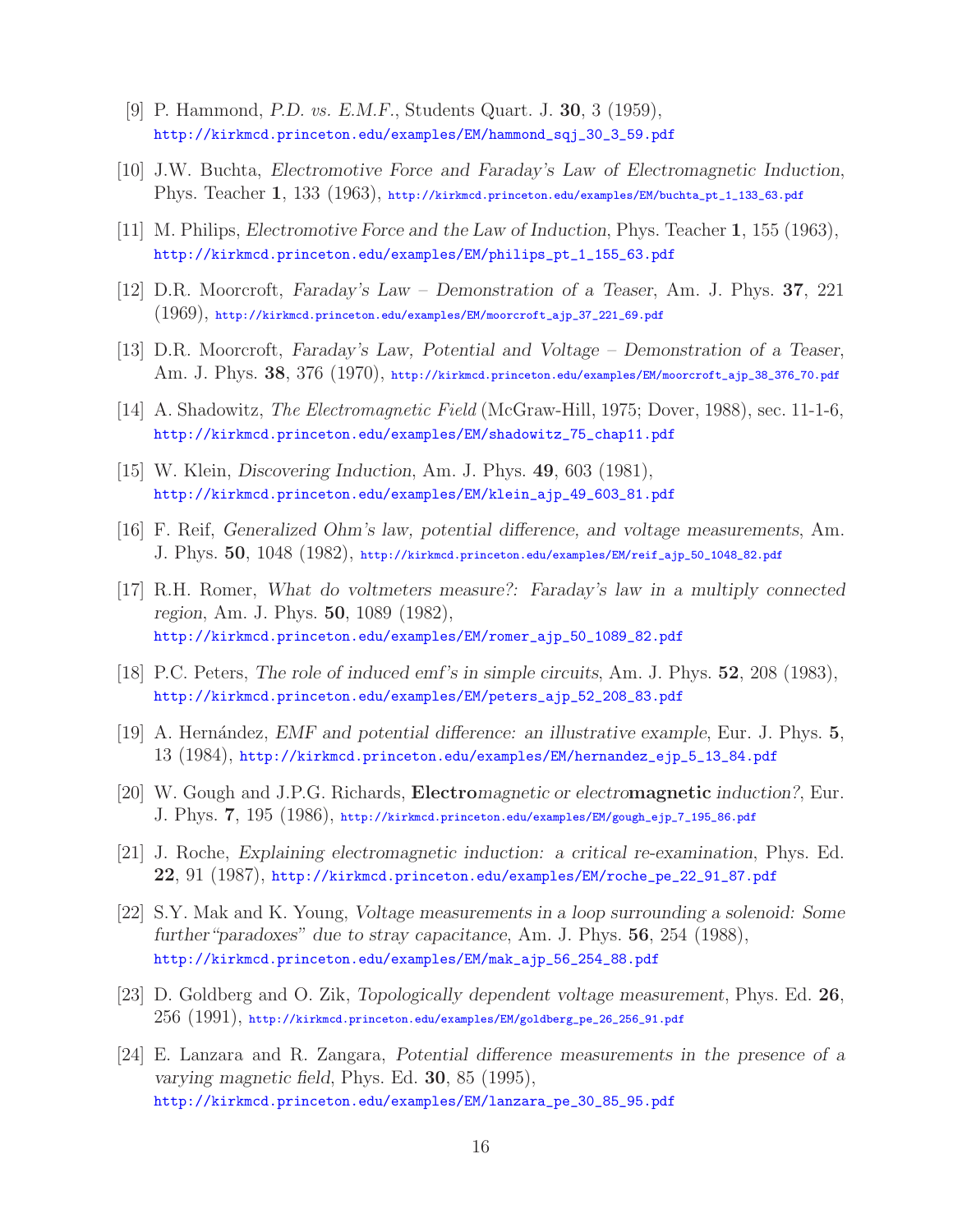- [25] D. Iencinella and G. Matteucci, *An introduction to the vector potential*, Eur. J. Phys. **25**, 249 (2004), http://kirkmcd.princeton.edu/examples/EM/iencinella\_ejp\_25\_249\_04.pdf
- [26] H.W. Nicholson, *What does the voltmeter read?* Am. J. Phys. **73**, 1194 (2005), http://kirkmcd.princeton.edu/examples/EM/nicholson\_ajp\_73\_1194\_05.pdf
- [27] B.H. McGuyer, *Symmetry and Voltmeters*, Am. J. Phys. **80**, 101 (2012), http://kirkmcd.princeton.edu/examples/EM/mcguyer\_ajp\_80\_101\_12.pdf
- [28] Maxim Integrated Products, *Position Sensor Exploits Faraday's Law*, App. Note 2238 (July 21, 2003), http://kirkmcd.princeton.edu/examples/EM/maxim\_2238\_03.pdf
- [29] G. Kirchhoff, *Ueber den Durchgang eines elektrischen Stromes durch eine Ebene, insbesondere durch eine kreisförmige*, Ann. d. Phys. Chem. **64**, 497 (1845), http://kirkmcd.princeton.edu/examples/EM/kirchhoff\_apc\_64\_497\_45.pdf
- [30] G. Kirchhoff, *Ueber die Auflösung der Gleichungen*, auf welche man bei der Unter*suchung der linearen Vertheilung galvanischer Str¨ome gef¨uhrt wird*, Ann. d. Phys. Chem. **72**, 497 (1847), http://kirkmcd.princeton.edu/examples/EM/kirchhoff\_apc\_72\_497\_47.pdf *On the Solution of the Equations Obtained from the Investigation of the Linear Distribution of Galvanic Currents*, IRE Trans. Circuit Theory **5**-3, 4 (1958), http://kirkmcd.princeton.edu/examples/EM/kirchhoff\_apc\_72\_497\_47\_english.pdf
- [31] J.C. Maxwell, *On Mr. Grove's "Experiment in Magneto-electric Induction"*, Phil. Mag. **35**, 360 (1868), http://kirkmcd.princeton.edu/examples/EM/maxwell\_pm\_35\_360\_68.pdf
- [32] J.C. Maxwell, *A Treatise on Electricity and Magnetism*, Vol. 1 (Clarendon Press, Oxford, 1873), http://kirkmcd.princeton.edu/examples/EM/maxwell\_treatise\_v1\_73.pdf Vol. 1, 3rd ed. (Clarendon Press, 1904), http://kirkmcd.princeton.edu/examples/EM/maxwell\_treatise\_v1\_04.pdf
- [33] J.C. Maxwell, *A Treatise on Electricity and Magnetism*, Vol. 2 (Clarendon Press, Oxford, 1873), http://kirkmcd.princeton.edu/examples/EM/maxwell\_treatise\_v2\_73.pdf Vol. 2, 3rded. (Clarendon Press, 1892), http://kirkmcd.princeton.edu/examples/EM/maxwell\_treatise\_v2\_92.pdf
- [34] W. Lewin, *Non-Conservative Fields Do Not Trust Your Intuition*, MIT Physics 4.02 (Mar. 15, 2002), http://kirkmcd.princeton.edu/examples/EM/lewin\_lecsup\_031502.pdf
- [35] J. Belcher and W. Lewin, *Self Inductance Kirchhoff's 2nd Law Faraday's Law*, MIT Physics 4.02 (Apr. 1, 2002), http://kirkmcd.princeton.edu/examples/EM/lewin\_ph8.02\_040102.pdf
- [36] O. Heaviside, *Electrical Papers*, Vol. 1 (Macmillan, 1894), http://kirkmcd.princeton.edu/examples/EM/heaviside\_electrical\_papers\_1.pdf
- [37] J.W. Gibbs, *Velocity of Propagation of Electrostatic Forces*, Nature **53**, 509 (1896), http://kirkmcd.princeton.edu/examples/EM/gibbs\_nature\_53\_509\_96.pdf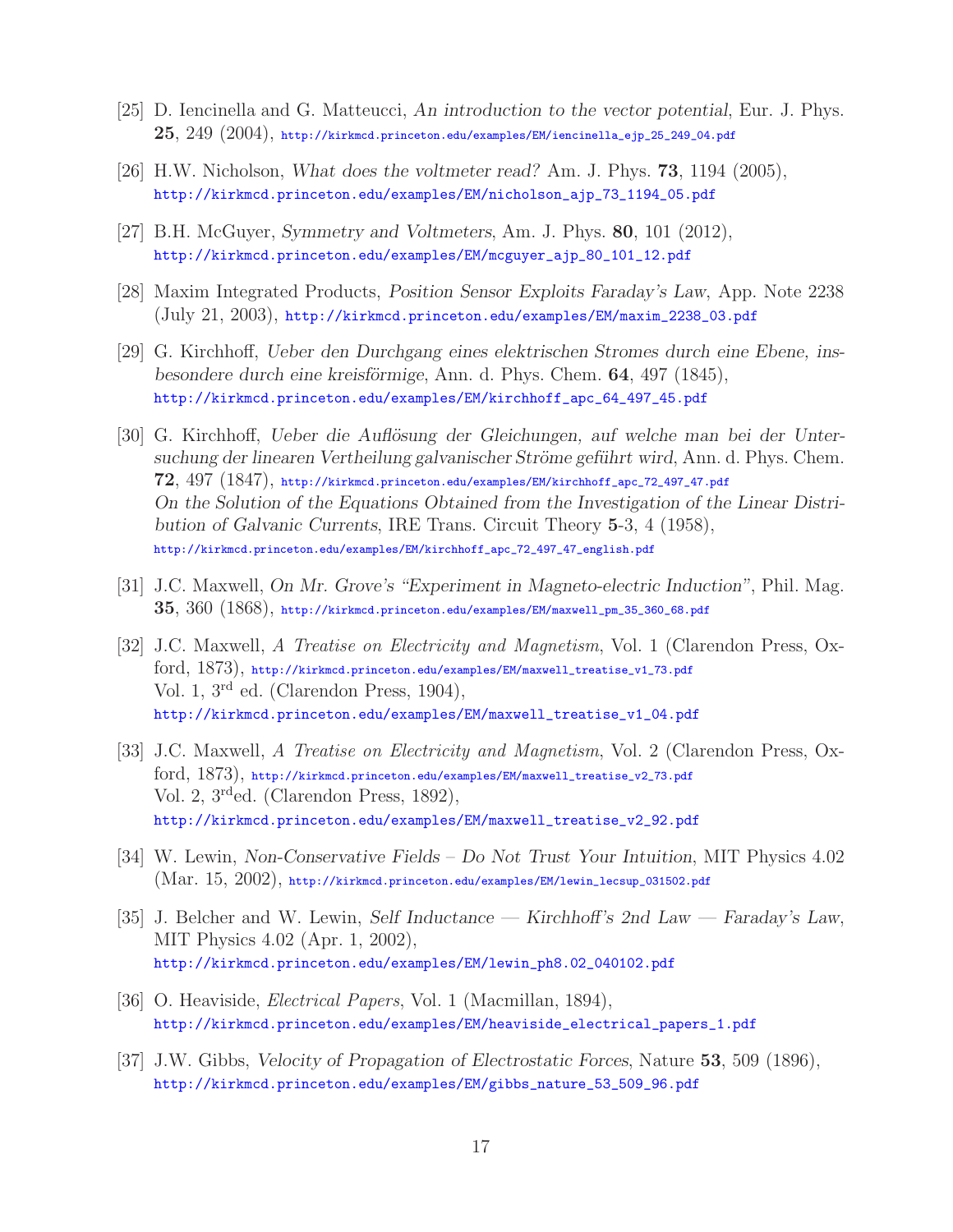- [38] D.H. Kobe, *Can electrostatics be described solely by a vector potential?* Am. J. Phys. **49**, 1075 (1981), http://kirkmcd.princeton.edu/examples/EM/kobe\_ajp\_49\_1075\_81.pdf
- [39] K.T. McDonald, *Potentials of a Hertzian Dipole in the Gibbs Gauge* (Aug. 23, 2012), http://kirkmcd.princeton.edu/examples/gibbs.pdf
- [40] A. Marcus, *The Electric Fields Associated with a Steady Current in a Long Cylindrical Conductor*, Am. J. Phys. **9**, 225 (1941), http://kirkmcd.princeton.edu/examples/EM/marcus\_ajp\_9\_225\_41.pdf
- [41] A. Sommerfeld, *Electrodynamics* (Academic Press, 1980), sec. 17, http://kirkmcd.princeton.edu/examples/EM/sommerfeld\_em\_52\_sec17.pdf
- [42] O. Jefimenko, *Demonstration of the Electric Fields of Current-Carrying Conductors*, Am. J. Phys. **30**, 19 (1962), http://kirkmcd.princeton.edu/examples/EM/jefimenko\_ajp\_30\_19\_62.pdf
- [43] W.G.V. Rosser, *What Makes an Electric Current Flow?* Am. J. Phys. **31**, 884 (1963), http://kirkmcd.princeton.edu/examples/EM/rosser\_ajp\_31\_884\_63.pdf
- [44] B.R. Russell, *Surface Charges on Conductors Carrying Steady Currents*, Am. J. Phys. **36**, 527 (1968), http://kirkmcd.princeton.edu/examples/EM/russell\_ajp\_36\_527\_68.pdf
- [45] W.G.V. Rosser, *Magnitudes of Surface Charge Distributions Associated with Electric Current Flow*, Am. J. Phys. **38**, 265 (1970), http://kirkmcd.princeton.edu/examples/EM/rosser\_ajp\_38\_265\_70.pdf
- [46] S. Parker, *Electrostatics and Current Flow*, Am. J. Phys. **38**, 720 (1970), http://kirkmcd.princeton.edu/examples/EM/parker\_ajp\_38\_720\_70.pdf
- [47] E. Merzbacher, *A Puzzle*, Am. J. Phys. **48**, 178 (1980), http://kirkmcd.princeton.edu/examples/EM/merzbacher\_ajp\_48\_178\_80.pdf
- [48] M. Heald, *Electric fields and charges in elementary circuits*, Am. J. Phys. **52**, 522 (1984), http://kirkmcd.princeton.edu/examples/EM/heald\_ajp\_52\_522\_84.pdf
- [49] R.N. Varney and L.H. Fisher, *Electric fields associated with statioanry currents*, Am. J. Phys. **52**, 1097 (1984), http://kirkmcd.princeton.edu/examples/EM/varney\_ajp\_52\_1097\_84.pdf
- [50] W.R. Moreau *et al.*, *Charge density in circuits*, Am. J. Phys. **53**, 552 (1985), http://kirkmcd.princeton.edu/examples/EM/moreau\_ajp\_53\_552\_85.pdf
- [51] J.M. Aguirregabiria, A. Hernández and M. Rivas, An example of surface charge distri*bution on conductors carrying steady currents*, Am. J. Phys. **60**, 138 (1992), http://kirkmcd.princeton.edu/examples/EM/aguirregabiria\_ajp\_60\_138\_92.pdf
- [52] J.D. Jackson, *Surface charges on circuit wires and resistors play three roles*, Am. J. Phys. **64**, 855 (1996), http://kirkmcd.princeton.edu/examples/EM/jackson\_ajp\_64\_855\_96.pdf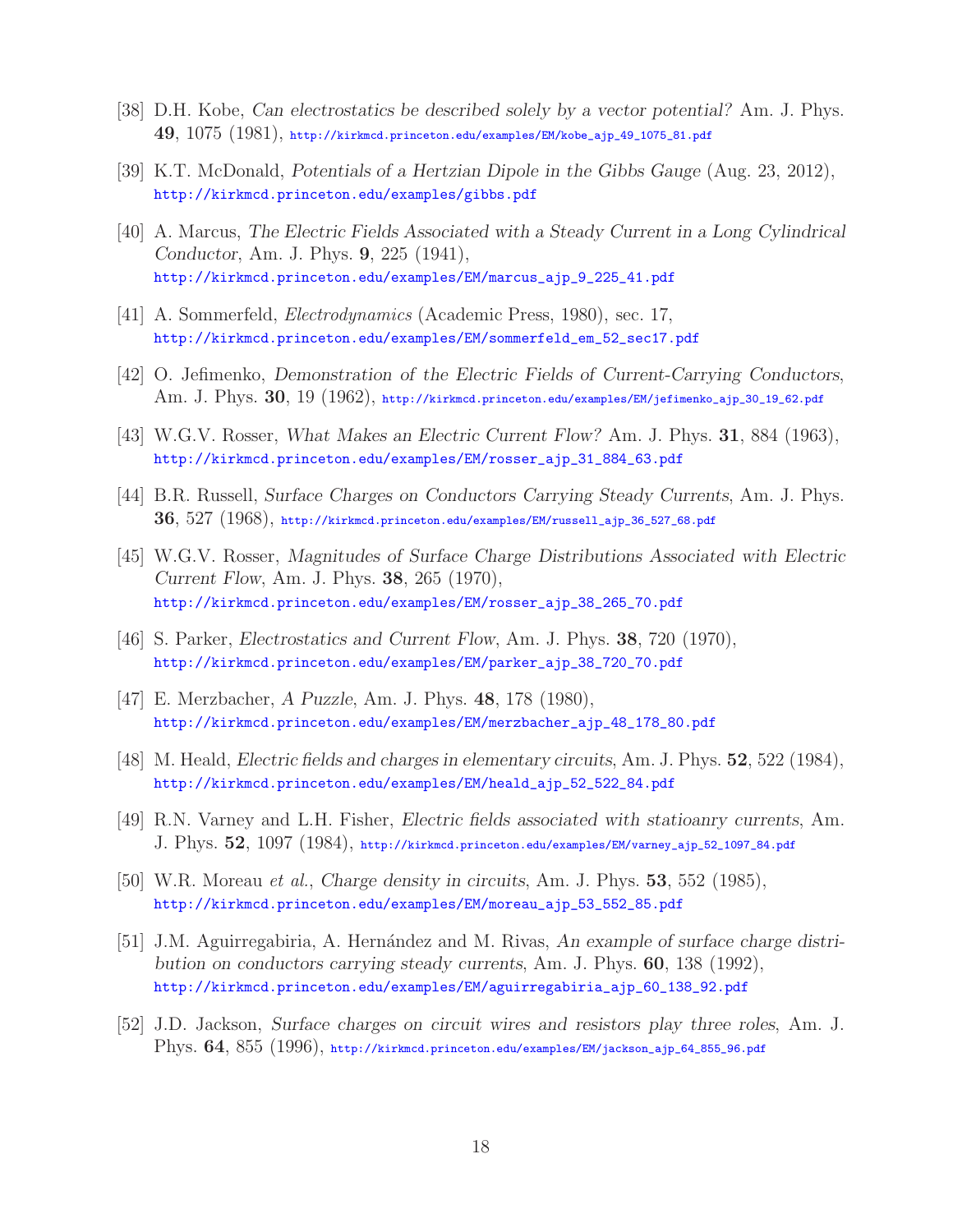- [53] J.M. Aguirregabiria, A. Hernández and M. Rivas, *Surface charges and energy flow in a ring rotating in a magnetic field*, Am. J. Phys. **64**, 892 (1996), http://kirkmcd.princeton.edu/examples/EM/aguirregabiria\_ajp\_64\_892\_96.pdf
- [54] Y. Aharonov and D. Bohm, *Significance of the Electromagnetic Potentials in the Quantum Theory*, Phys. Rev. **115**, 485 (1959), http://kirkmcd.princeton.edu/examples/QM/aharonov\_pr\_115\_485\_59.pdf
- [55] W. Ehrenberg and R.E. Siday, *Significance of the Electromagnetic Potentials in the Quantum Theory*, Proc. Phys. Soc. B **62**, 8 (1949), http://kirkmcd.princeton.edu/examples/QM/ehrenberg\_pps\_b62\_8\_49.pdf
- [56] E.J. Konopinski, *What the electromagnetic vector potentials describes*, Am. J. Phys. **46**, 499 (1978), http://kirkmcd.princeton.edu/examples/EM/konopinski\_ajp\_46\_499\_78.pdf
- [57] B. Batell and A. Ferstl, *Electrically induced magnetic fields; a consistent approach*, Am. J. Phys. **71**, 925 (2003), http://kirkmcd.princeton.edu/examples/EM/batell\_ajp\_71\_925\_03.pdf
- [58] G. Rousseaux, R. Kofman, and O. Minazzoli, *The Maxwell-Lodge effect: significance of electromagnetic potentials in the classical theory*, Eur. Phys. J. D **49**, 249 (2008), http://kirkmcd.princeton.edu/examples/EM/rousseaux\_epjd\_49\_249\_08.pdf
- [59] K.T. McDonald, *The Fields Outside a Long Solenoid with a Time-Dependent Current* (Dec. 6, 1996), http://kirkmcd.princeton.edu/examples/solenoid.pdf
- [60] K.T. McDonald, *Electromagnetic Fields of a Small Helical Toroidal Antenna* (Dec. 8, 2008), http://kirkmcd.princeton.edu/examples/cwhta.pdf
- [61] T.H. Boyer, *Misinterpretation of the Aharonov-Bohm Effect*, Am. J. Phys. **40**, 56 (1972), http://kirkmcd.princeton.edu/examples/QM/boyer\_ajp\_40\_56\_72.pdf
- [62] K.T. McDonald, *Orbital and Spin Angular Momentum of Electromagnetic Fields* (Mar. 12, 2009), http://kirkmcd.princeton.edu/examples/spin.pdf
- [63] K.T. McDonald, *Vector Potential of a Long Solenoid in the Poincaré Gauge* (Jan. 17, 2017), http://kirkmcd.princeton.edu/examples/poincare.pdf
- [64] C.H. Page, *Electromotive force, potential difference, and voltage*, Am. J. Phys. **45**, 978 (1977), http://kirkmcd.princeton.edu/examples/EM/page\_ajp\_45\_978\_77.pdf
- [65] G. Ohm, *Die galvanishe Kette* (Berlin, 1827), http://kirkmcd.princeton.edu/examples/EM/ohm\_galvanische\_kette.pdf *The Galvanic Circuit Mathematically Investigated* (Van Nostrand, 1891), http://kirkmcd.princeton.edu/examples/EM/ohm\_galvanic\_circuit.pdf
- [66] G. Kirchhoff, *Ueber die Bewegung der Elektricitat in Drähten*, Ann. d. Phys. Chem. **100**, 193 (1857), http://kirkmcd.princeton.edu/examples/EM/kirchhoff\_apc\_100\_193\_57.pdf *On the Motion of Electricity in Wires*, Phil. Mag. **13**, 393 (1857), http://kirkmcd.princeton.edu/examples/EM/kirchhoff\_pm\_13\_393\_57.pdf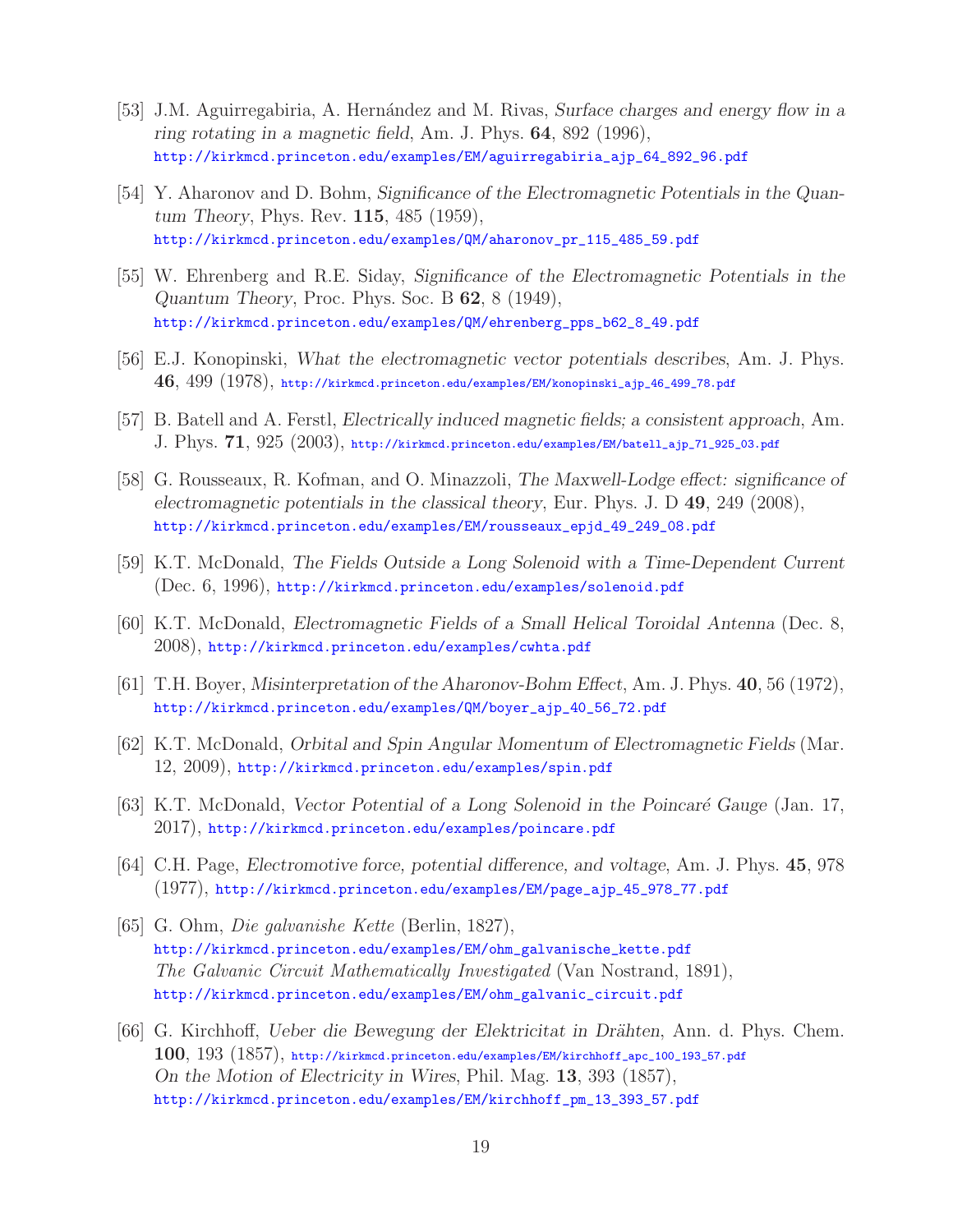- [67] G. Kirchhoff, *Ueber die Bewegung der Elektricitat in Leitern*, Ann. d. Phys. Chem. **102**, 529 (1857), http://kirkmcd.princeton.edu/examples/EM/kirchhoff\_apc\_102\_529\_57.pdf P. Graneau and A.K.T. Assis, *Kirchhoff on the Motion of Electricity in Conductors*, Apeiron **19**, 19 (1994), http://kirkmcd.princeton.edu/examples/EM/kirchhoff\_apc\_102\_529\_57\_english.pdf
- [68] W. Weber, *Elektrodynamische Maassbestimmungen*, Abh. K¨onig. S¨achs. Gesell. Wiss. 209 (1846), http://kirkmcd.princeton.edu/examples/EM/weber\_aksgw\_209\_46.pdf http://kirkmcd.princeton.edu/examples/EM/weber\_aksgw\_209\_46\_english.pdf
- [69] E. Highton, *The Electric Telegraphy: Its History and Progress* (Weal, London, 1852), http://kirkmcd.princeton.edu/examples/EM/highton\_telegraph\_52.pdf
- [70] L. Turnbull, *The Electro-Magnetic Telegraph: with a Historical Account of Its Rise, Progress and Present Condition* (Hart, Philadelpha, 1853), http://kirkmcd.princeton.edu/examples/EM/turnbull\_telegraph\_53.pdf
- [71] G.B. Prescott, *History, Theory, and Practice of the Electric Telegraph* (Ticknor and Fields, Boston, 1866), http://kirkmcd.princeton.edu/examples/EM/prescott\_telegraph\_66.pdf
- [72] R. Sabine, *The History and Progress of the Electric Telegraph* (Lockwodd, London, 1872), http://kirkmcd.princeton.edu/examples/EM/sabine\_telegraph\_72.pdf
- [73] J.J. Fahie, *A History of Electric Telegraphy to the Year 1837* (Spon, London, 1884), http://kirkmcd.princeton.edu/examples/EM/fahie\_telegraphy\_84.pdf
- [74] K.T. McDonald, *Distortionless Transmission Line* (Nov. 11, 1996), http://kirkmcd.princeton.edu/examples/distortionless.pdf
- [75] F.E. Neumann, *Allgemeine Gesetze der inducirten elektrischen Ströme*, Abh. König. Akad. Wiss. Berlin **1**, 45 (1845), http://kirkmcd.princeton.edu/examples/EM/neumann\_akawb\_1\_45.pdf
- [76] W. Weber and R. Kohlsrausch, *Ueber die Elektricitätsmenge, welche bei galvanischen Strömen durch den Querschnitt der Kette fliesst*, Ann. d. Phys. **99**, 10 (1856), http://kirkmcd.princeton.edu/examples/EM/weber\_ap\_99\_10\_56.pdf http://kirkmcd.princeton.edu/examples/EM/weber\_ap\_99\_10\_56\_english.pdf
- [77] O. Heaviside, *On the Extra Current*, Phil. Mag. **2**, 135 (1876), http://kirkmcd.princeton.edu/examples/EM/heaviside\_pm\_2\_135\_76.pdf
- [78] A. Föppl *Theorie del Elektrizität*, Vol. 1, sec. 73, p. 331 (Teubner, Leipzig, 1904), http://kirkmcd.princeton.edu/examples/EM/abraham\_foppl\_elektrizitat\_v1\_04.pdf
- [79] R. Becker, *Electromagnetic Fields and Interactions* (Blaisdell, 1964).
- [80] K.T. McDonald, *Waves in Conducting Media*, http://kirkmcd.princeton.edu/examples/ph501/ph501lecture13.pdf
- [81] K.T. McDonald, *Reactance of Small Antennas* (June 3, 2009), http://kirkmcd.princeton.edu/examples/cap\_antenna.pdf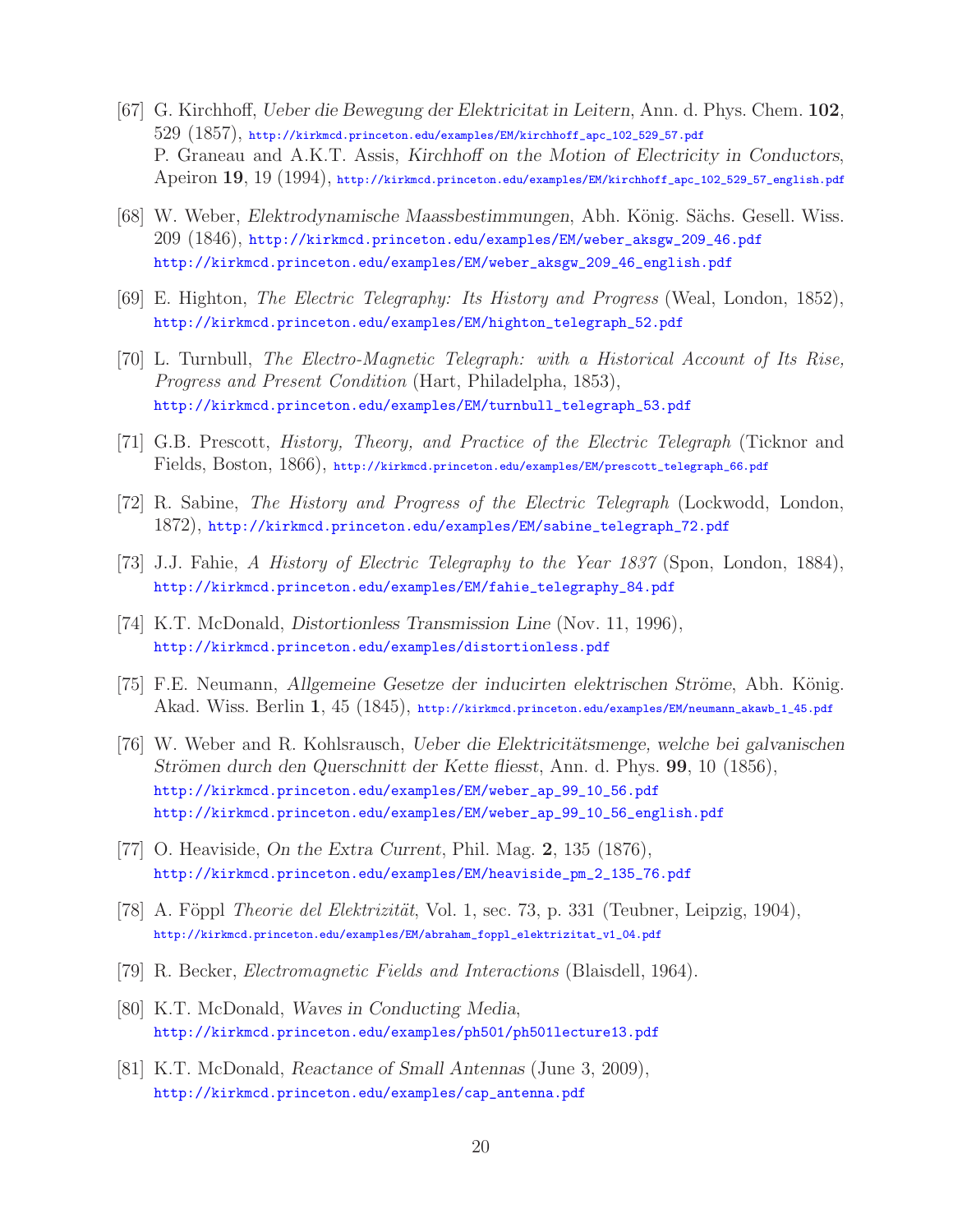- [82] J.A. Heras, *The Kirchhoff gauge*, Ann. Phys. **321**, 1265 (2006), http://kirkmcd.princeton.edu/examples/EM/heras\_ap\_321\_1265\_06.pdf
- [83] W. Thomson, *On the Theory of the Electric Telegraph*, Proc. Roy. Soc. London **7**, 382  $(1855)$ , http://kirkmcd.princeton.edu/examples/EM/thomson\_prsl\_7\_382\_55.pdf
- [84] G. Kirchhoff, *Zur Theorie der Entlatlung einer Leydener Flasche*, Ann. d. Phys. **1**, 551  $(1864)$ , http://kirkmcd.princeton.edu/examples/EM/kirchhoff\_ap\_1\_551\_64.pdf
- [85] H. Helmholtz, *Ueber einige Gesetze der Vertheilung elektrischer Ströme in körperlichen Leitern mit Anwendung auf die thierisch-elektrischen Versuche*, Ann. d. Phys. Chem. **89**, 211 (1853), http://kirkmcd.princeton.edu/examples/EM/helmholtz\_ap\_89\_211\_53.pdf *Some Laws Concerning the Distribution of Electric Currents in Volume Conductors With Applications to Experiments on Animal Electricity*, http://kirkmcd.princeton.edu/examples/EM/helmholtz\_ap\_89\_211\_53\_english.pdf
- [86] L. Th´evenin, *Extension de la loi d'Ohm aux circuits ´electromoteurs complexes*, Ann. T´el. **10**, 222 (1883); *Sur un nouveau th´eor`eme d´electricit´e dynamique*, Compte Rendus Acad. Sci. **97**, 159 (1883), http://kirkmcd.princeton.edu/examples/EM/thevenin\_cras\_97\_159\_83.pdf
- [87] O. Heaviside, *Oscillatory impressed force at one end of a line*, Electrician **17**, 212 (1886), http://kirkmcd.princeton.edu/examples/EM/heaviside\_electrician\_17\_212\_86.pdf
- [88] D.H. Johnson, *Origins of the Equivalent Circuit Concept: The Voltage-Source Equivalent*, Proc. IEEE **91**, 636 (2003), http://kirkmcd.princeton.edu/examples/EM/johnson\_pieee\_91\_636\_03.pdf
- [89] J.P. Joule, *On the Heat evolved by Metallic Conductors of Electricity, and in the Cells of a Battery during Electrolysis*, Phil. Mag. **19**, 260 (1841), http://kirkmcd.princeton.edu/examples/EM/joule\_pm\_19\_260\_41.pdf
- [90] Count Rumford, *An Inquiry concerning the Source of the Heat which is excited by Friction*, Phil. Trans. Roy. Soc. London **88**, 80 (1798), http://kirkmcd.princeton.edu/examples/statmech/rumford\_ptrsl\_88\_80\_98.pdf
- [91] H. Helmholtz, *Uber die Erhaltung der Kraft* (Reimer, Berlin, 1847), http://kirkmcd.princeton.edu/examples/statmech/helmholtz\_erhaltung\_47.pdf
- [92] H. Helmholtz, *On the Conservation of Force*, p. 114 of *Scientific Memoirs*, Vol. 1 (Taylor and Francis, 1853), http://kirkmcd.princeton.edu/examples/EM/tyndall\_francis\_v1.pdf
- [93] H. Helmholtz, *Messungen ber den zeitlichen Verlauf der Zuckung animalischer Muskeln ¨ und die Fortpflanzungsge schwindigkeit der Heizung in den Nerven*, Archiv Anat. Physio. p. 267 (1850); p. 764 of Wissenschaftliche Abhandlungen, Vol. 2 (Barth, Leipzig, 1883), http://kirkmcd.princeton.edu/examples/EM/helmholtz\_abhandlungen\_v2.pdf